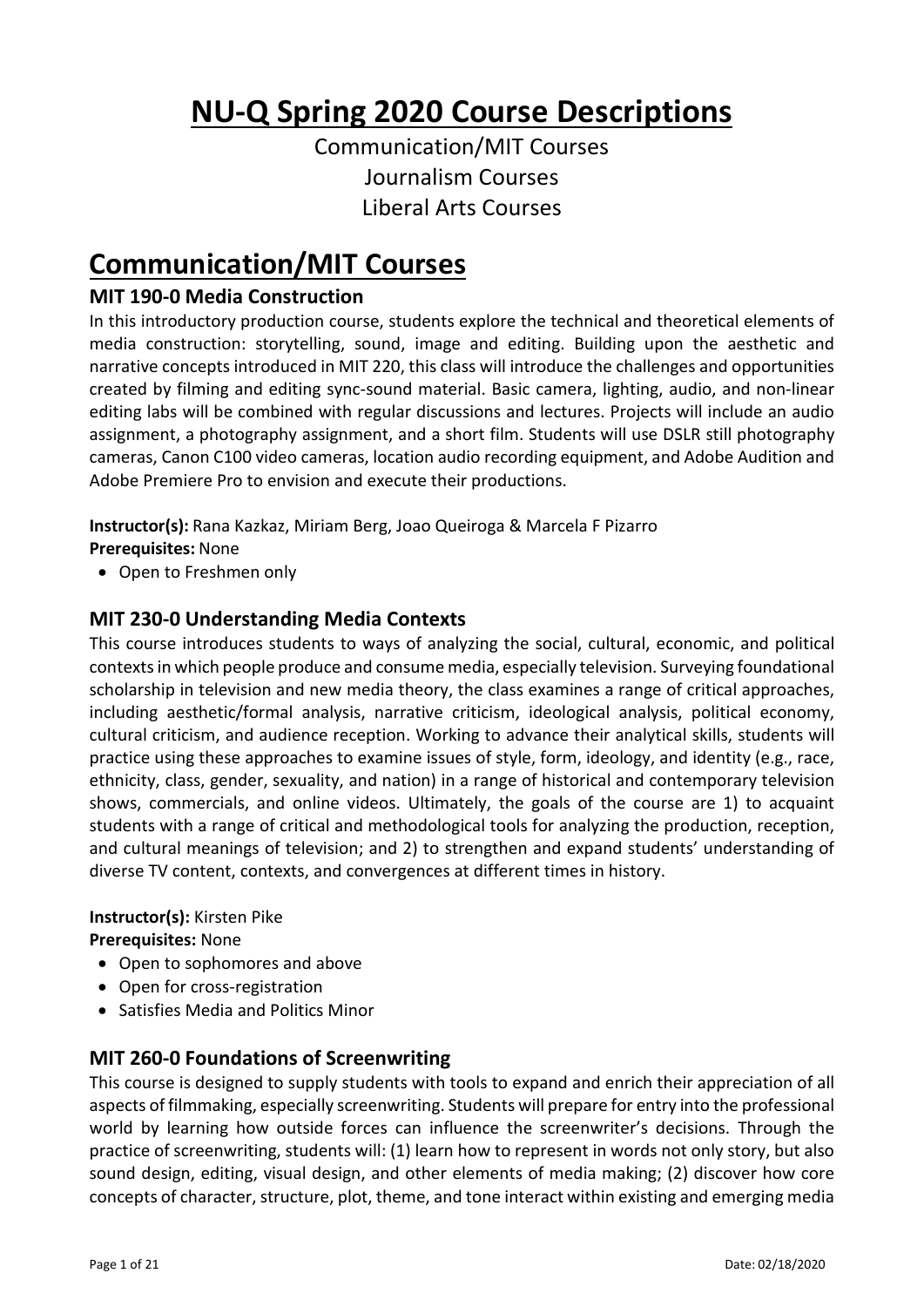forms, and (3) explore a variety of films, topics, and exercises that will provide inspiration for a piece of original work of personal significance. By the end of the course, students will be able to: (1) write in professional screenplay style and format; (2) generate compelling scenes, characters, and stories, and distinguish between derivative, obvious choices and honest, original alternatives that affect and move an audience; (3) think like a screenwriter, applying the language of constructive screenplay development and criticism to their own work as well as to the work of others.

#### **Instructor(s):** Dana Atrach

#### **Prerequisites:** None

• Open to Sophomores and above, MIT majors only

## **MIT 330-1 Creative Collaboration I**

This course, Creative Collaboration I, is designed to provide a creative arena where students can work together in a collaborative process to develop an ensemble project for the stage. Participating in class as playmakers and/or performers, all students will engage in creative research and activities. The course will also consist of required reading, creative writing exercises, and character and scene improvisations. (The rehearsal process will require additional evening and/or weekend meeting time outside of class during the final 3 weeks.) The course will conclude with a public staged-reading of the play. Actual performance participation in the final production is not required, however all students will be actively involved in and responsible for a specific aspect of production. Although there is no prerequisite for this course, it is highly advisable that students have previously taken one of the performance courses, MIT 143-0 Basic Acting or MIT 298 Principles of Characterization.

#### **Instructor(s):** Ann E Woodworth

**Prerequisites:** None

• Open to Sophomores and above

## **MIT 349-0 Internship**

This course provides academic structure and guidance for professional internships being completed by students in the Communication Program. The course covers organizational communication and behavior topics, including: organizational cultures; working in teams; managing generational differences; effective workplace strategies; leadership and mentoring; work-life balance; ethics and soft skills; feedback and motivation; technology in the workplace; networking; and starting life as young professional. In this seminar-style class, we discuss the readings and their relationship to events in the job sites; students share their progress reports, questions, and concerns about the work they are completing in various media-related jobs. Students are encouraged to explore the links and gaps between what they have learned in the classroom and what they are learning in the workplace, thereby developing their professional skills while deepening their academic experiences. Students are evaluated on a written final project and presentation and by their work site supervisor, as well as their weekly written responses to the readings, which should show a clear understanding of the readings as well as thoughtful application to the work site.

#### **Instructor(s):** Susan Dun

#### **Prerequisites:** None

- Open to Juniors and above, MIT majors only
- Students may register for 1-4 units with the instructor's permission
- Instructor permission is required; students should write the instructor for permission to register at s-dun@northwestern.edu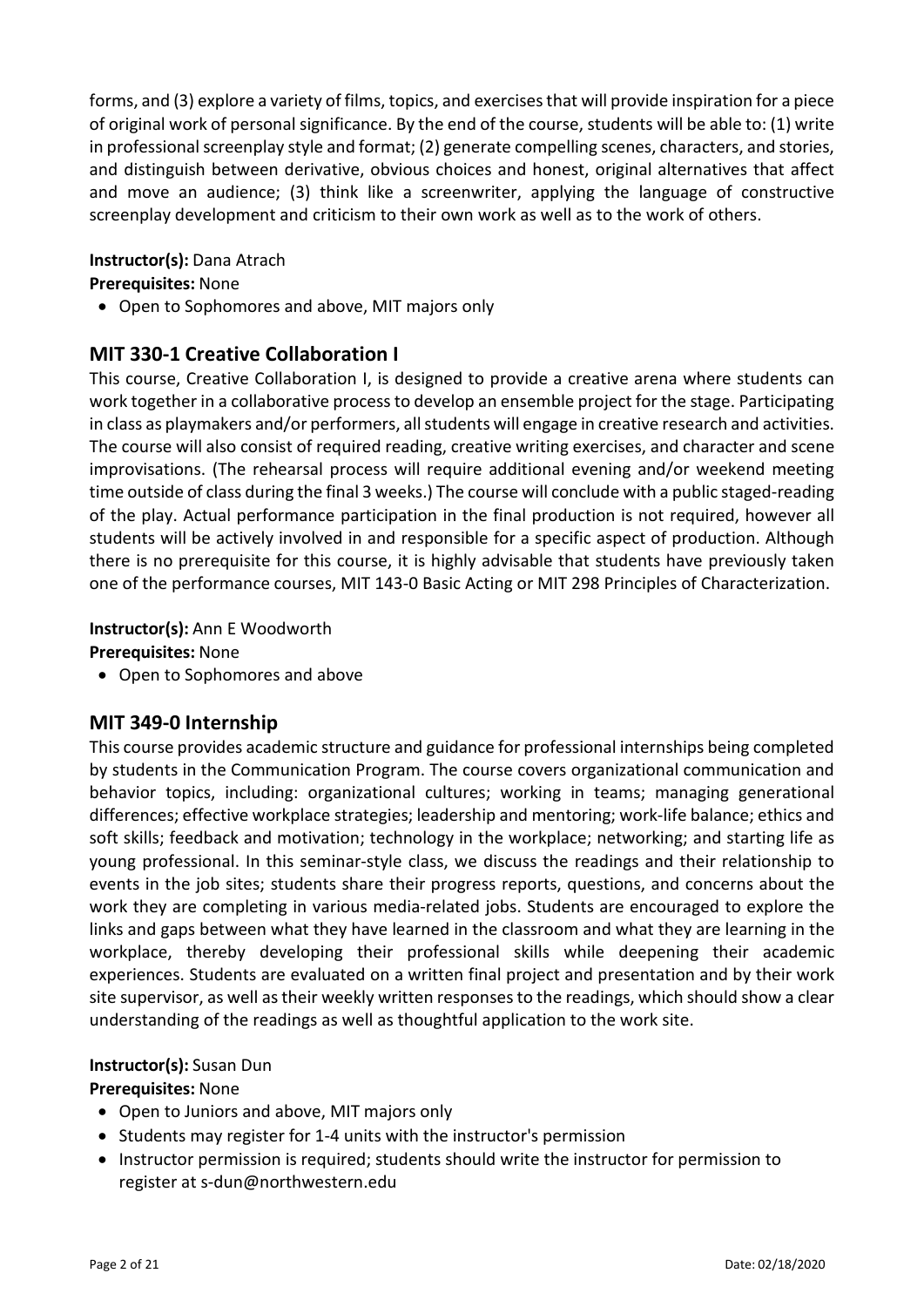## **MIT 353-0: Arab Television Industries**

This course is organized around historical periods, geographic locations, popular genres and significant milestones before and after the introduction of satellite technology. Using a combination of readings, lectures, videos, projects and presentations, students develop an understanding of Arab television's history and an ability to assess its various functions. This course examines developments of Arab television through cultural, social, technological, commercial and political lens. The history, practice and impact of Arab television are addressed as useful manifestations of political, cultural, social and economic transformations of the contemporary Arab world. The course also addresses the digital turn in Arab television industries and the emergence of competing content providers from Shahid to Netflix.

#### **Instructor(s):** Joe Khalil

**Prerequisites:** None

- Open to Sophomores and above
- Open for cross-registration
- Satisfies Media & Politics Minor & Middle East Studies Minor

## **MIT 360-0 Topics in Media Writing: Pixar Storytelling**

Pixar has a distinct cinematic voice, loved by audiences, critics, and filmmakers alike. Not only are Pixar's films known for their rich fictional worlds, glorious visuals, and original plots, but for their ability to move audiences. This course will focus on Pixar's effective storytelling techniques (core ideas, moving conflict, emotionally satisfying endings, character development, theme, etc.) and how they are used to create memorable films. Students will craft finished works including but not limited to character studies, dialogues, scenes, analyses, and a completed feature film screenplay. This course is for writers interested in writing for animation or for anyone who is interested in learning more about the world of storytelling.

#### **Instructor(s):** Dana Atrach

**Prerequisites:** MIT 260-0

• Open to Sophomores and above, MIT majors only

## **MIT 360-0 Topics in Media Writing: Writing the Comedy Feature**

When you write for comedy, you should never try to be funny. The "funny" stuff should arise from the situations, the characters, and the story itself. In this class, we will look at the different types of comedy and the tools and elements used to create them. We will apply these techniques to your own feature length comedy script. This class is for students who want to build a solid foundation for a great, funny screenplay; expand their screenwriting skill into the comedy genre; or who want to be more confident adding humorous moments to their dramatic screenplay.

**Instructor(s):** Dana Atrach

**Prerequisites:** MIT 260-0

• Open to Sophomores and above, MIT majors only

## **MIT 379-0 Topics in F/V/A Production: Docufiction**

Docufiction blurs the line between fiction and non-fiction filmmaking practices and artistry. In this class, students will be introduced to hybrid, genre-defying films that question traditional definitions of documentary and fiction. Students will familiarize themselves with hybrid films, experimental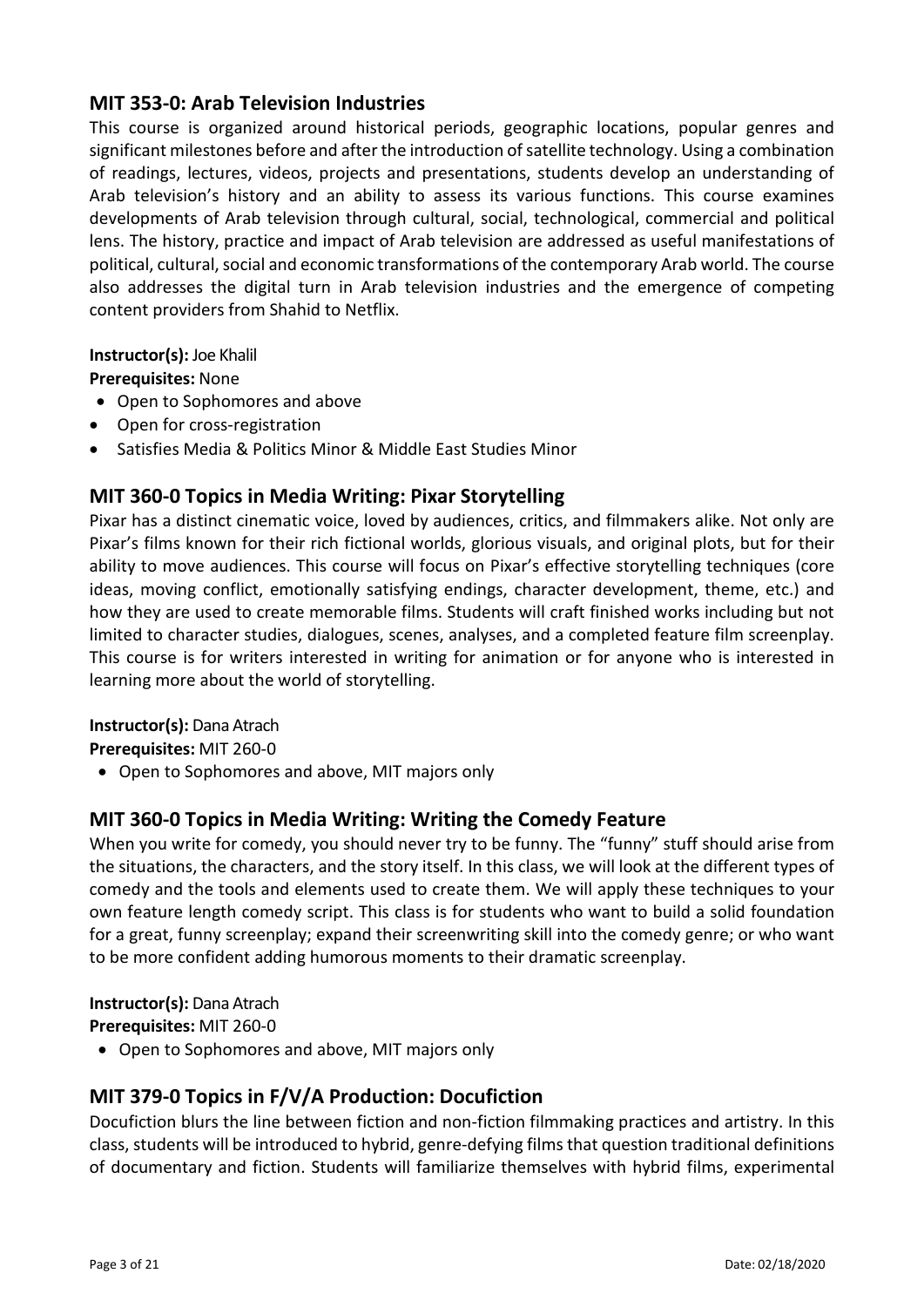forms, mockumentaries, documentary reenactments and dramatized "true stories." Classes will be composed of lectures, critical viewing, discussion of screenings and production workshops.

**Instructor(s):** Joao Queiroga

**Prerequisites:** None

• Open to Sophomores and above, MIT majors only

## **MIT 382-0 Foundations of Sound Design: Sound Production**

Sound design is crucial to the success of visual storytelling and interaction design. While often subtle, skillfully produced sound design immerses the viewer, listener, or product end-user, shaping the emotional landscape of the piece and guiding the audience along. It's an observable phenomenon that people can watch and even enjoy a scratchy, jumpy, low-quality image, (e.g. The Blair Witch Project (1999)), but they cannot bear poorly produced audio. Therefore, artfully crafted sound design is a vital component of effective audio-visual media. This course explores the history of sound design, its theoretical underpinnings, and the core features of a compelling soundscape. We will explore the workflow of a professionally produced soundtrack--including capturing, editing, repairing, mixing, and applying effects. Students will breakdown and analyze soundscapes by listening to examples from different periods and media formats, produced via a variety of methods, (both analog and digital). Students will examine the state of the art and potential futures of sound design, discussing the core concepts of immersive and 3D audio. Finally, students will apply the knowledge and skills developed in the class to produce original sound design projects for real-world clients.

#### **Instructor(s):** Spencer Striker

#### **Prerequisites:** None

• Open to Sophomores and above, MIT majors only

## **MIT 389-0 Global Culture and Comm \*\*\*CANCELLED\*\*\***

Whether it is the latest hit song that you hear everywhere from the local radio station to iTunes or it is a new video game that you play online with 'friends' half way around the world (the song that may be featured in the video game that is based on a movie, itself available as a book), there is some 'global culture' that pervades our everyday lives through communication industries and messages. The course is divided in three modules to cover media, critical and cultural studies concepts and methods to study (1) industries (2) messages and (3) audiences. Ultimately, the course is designed to inspire students to pose intriguing research questions for research projects as communicators, journalists, or simply curious humans. The approach will be comparative and multicultural, which will be reflected in the reading material, the lectures, discussions, and assignments.

#### **Instructor(s):** Joe Khalil

**Prerequisites:** None

- Open to Juniors and above
- Sophomore students may contact the instructor for permission to register.
- Open for cross-registration
- Satisfies Media and Politics Minor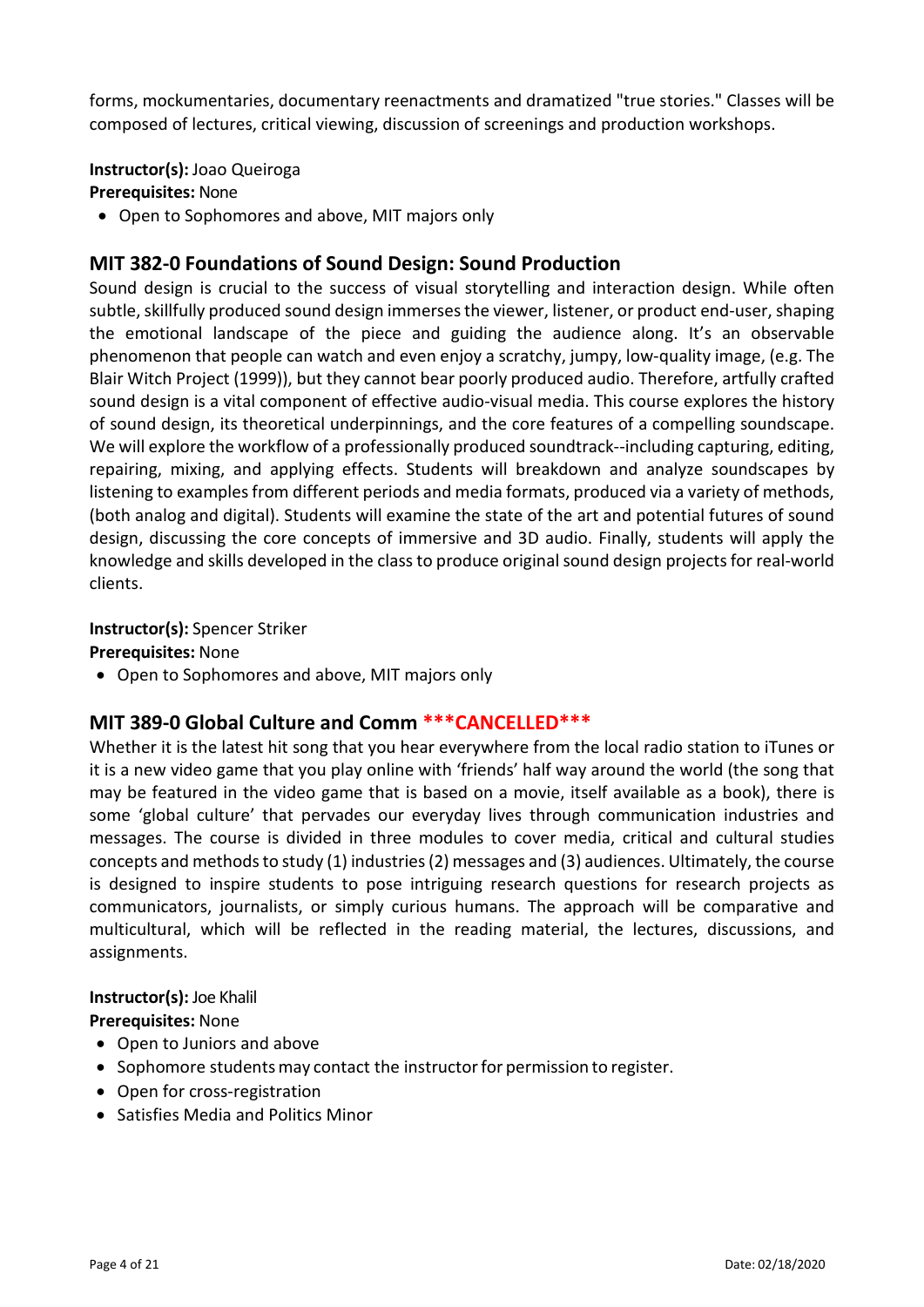## **MIT 390-0 Directing: Directing Actors**

This course is designed for students who wish to develop directing skills and techniques for working with actors. The course will cover auditioning and casting, but the majority of the time will focus on the actor/director relationship during rehearsal and performance. Through lectures, in-class exercises and assignments, students will be exposed to a variety of methods and then be asked to demonstrate their newfound knowledge by directing actors in a series of scenes. All students in the class will be required to act in one another's directing projects.

#### **Instructor(s):** Rana Kazkaz

**Prerequisites:** None

• Sophomores and above

## **MIT 398-0 Undergraduate Seminar: Communication and Sport**

Communication and sport introduces students to the study of communication in sport contexts, including interpersonal, organizational and media. Topics covered include identity (racial, gender, etc.), fan cultures, sports media, politics and nationalism, player-coach relationships, parent-child interactions in the context of sport, communication in teams, crisis communication and new media in sport.

## **Instructor(s):** Susan Dun

**Prerequisites:** None

- Open to Sophomores and above
- Open for cross-registration
- Satisfies Media and Politics Minor

## **MIT 398-0 Undergraduate Seminar: Creativity in Context**

This course explores an intriguing problem in social scientific analysis: the production of new ideas and practices as well as the reputations of their creators: How do social and cultural contexts affect creative output and innovations? How do professional communities determine when ideas are original, instead of misguided or infeasible? How does this compare across the arts, the media, or the economy? Students will learn about key approaches to creativity and innovation in sociology, communication, organizational analysis, urban studies, and economics. Through a set of assignments, students also will build important skills for their own future creative research or professional work. The course will involve brief lectures, student presentations, plenty of discussions, and a collective interview with a creative expert.

**Instructor(s):** Larissa Buchholz

**Prerequisites:** None

• Open to Sophomores and above

## **MIT 398-0 Undergraduate Seminar: Digital Media Environment**

This course examines the implications of digital media with a focus on their meanings and purposes in daily life today, and their impact on societies. Students explore significant psychological, social, cultural, and political implications of areas of current popular practice including digital gaming, elearning interfaces, human-computer-interaction (HCI), computer-mediated communication (CMC) through social media platforms, virtual reality (VR), augmented reality (AR), human-robotinteraction (HRI), as well as avatar-based virtual environments, and haptic interfaces. The impact and implications of these digital media environments are examined at the micro level of individual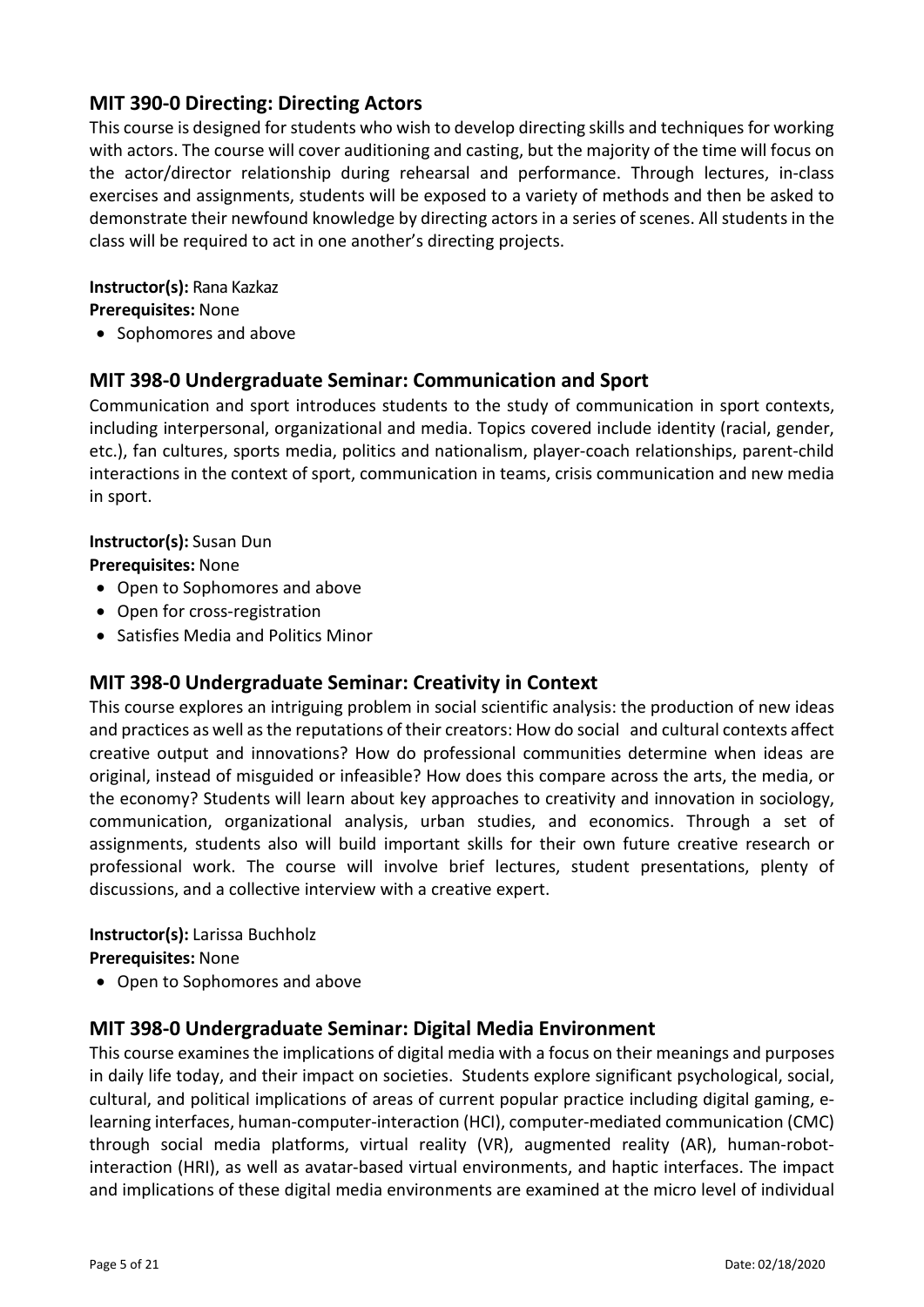psychology (how interaction with them affects our thinking) and at the macro level of society and culture (how their growth and importance shapes our world). After the course, students will understand influential theories that explain our experiences and practices in the constant use of digital media in the 21st century with a focus on addressing social issues that include online deception, platform addiction, concerns about privacy, the problem of cyberbullying, and so forth.

#### **Instructor(s):** Venus Jin

#### **Prerequisites:** None

• Open to Sophomores and above

## **MIT 398-0 Undergraduate Seminar: Globalization of Culture**

With the growth of worldwide interdependencies, scholars have increasingly engaged with the "global economy," with "global law," or even "global governance." But what about culture? Does it make sense to speak of "global culture"? And if so, what role do the arts and media play in it, and how should we study related processes? Specifically, the goals of this course are three-fold: First, to provide an overview of key positions in the evolution of the "global culture" debate as it originated in International communication. Second, to acquaint with important current frontiers of studying media and the arts in a global context. Third, through interviews and various site visits in Doha, students learn how cultural experts navigate the global and the local in their day to day work.

#### **Instructor(s):** Larissa Buchholz

**Prerequisites:** None

• Open to Sophomores and above

## **MIT 398-0 Undergraduate Seminar: Media Alpha Start-Ups**

This course is a collaborative approach to understanding what it takes to design, develop, and launch a start-up as an entrepreneur. Building on the fundamentals of media entrepreneurship, this program will be project based, team oriented, with a focus on real-world engagement and application. This highly-interactive course will draw on insights from industry professionals, analysis of case studies, the importance of embracing failure, corporate social responsibility, and other key components.

#### **Instructor(s):** Gregory Bergida

**Prerequisites:** MIT 398-0 Media Entrepreneurs or MIT 398-0 Media Ecosystem

• Open to Sophomores and above

## **MIT 398-0 Undergraduate Seminar: Media & Public Diplomacy**

This course is an overview of the role of media and communication in public diplomacy and the rise of soft power as an instrument used by states and non-state actors to communicate, understand, and influence attitudes and behaviors. Public Diplomacy has been long regarded as an important tool in building and managing relationships; it influences thoughts and actions in the international arena via three major components: the government, the media, and public opinion. The media have played an integral role shaping and influencing images of countries through news or entertainment programming. With the advent of globalization and new communication technologies, the field has seen further changes, most significantly the increasing significance of the use of social media in global politics and social movements. Some of the particular themes explored in this course are: (1) social media and digital diplomacy; (2) the difference between propaganda and soft power; (3) international broadcasting; (4) culture and exchange diplomacy. By the end of the course, students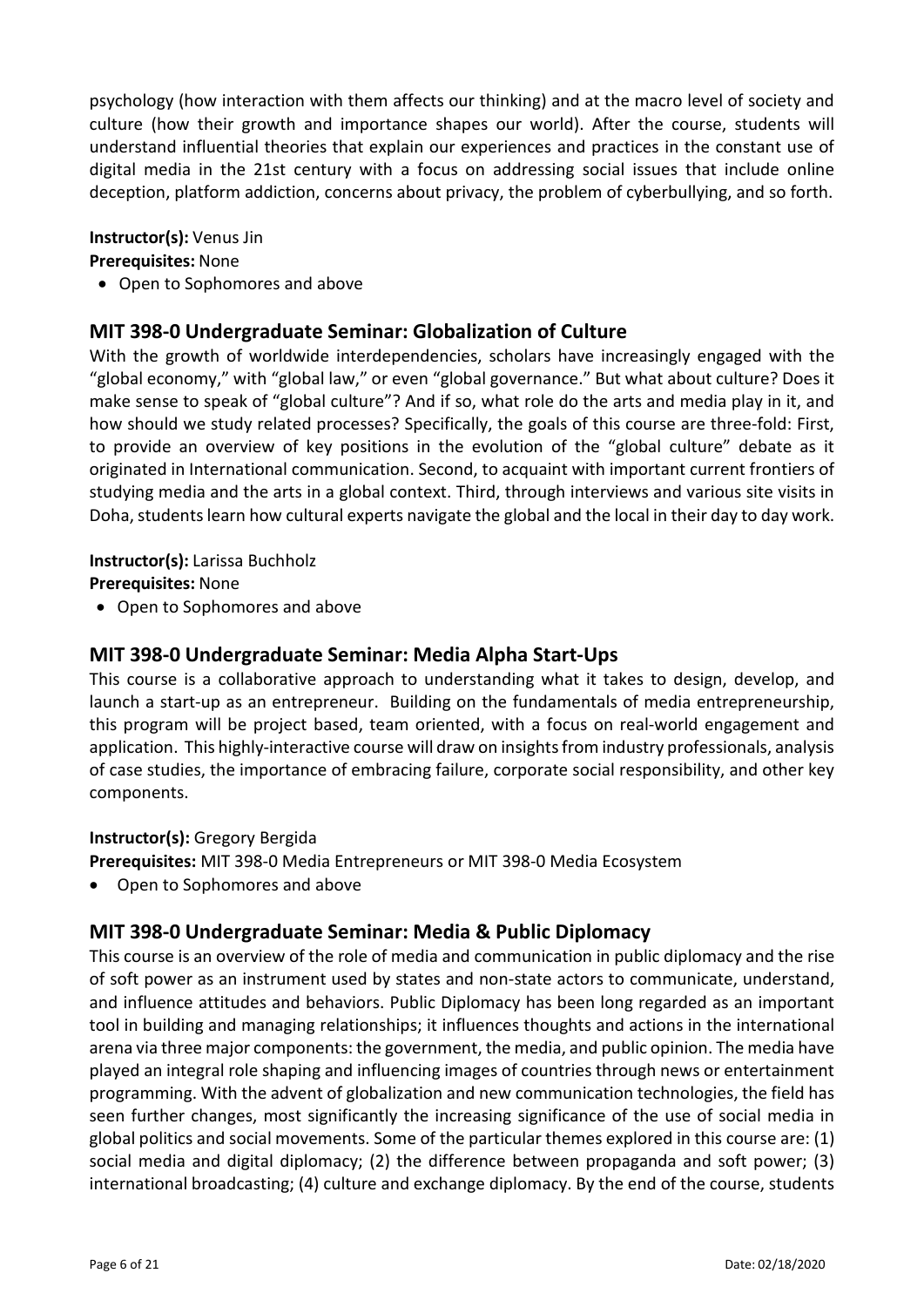will be able to: (1) identify how public diplomacy and the media interact; (2) recognize major concepts related to public/digital diplomacy and public opinion; (3) analyze the evolving role of state and non-state actor's practices of soft power.

**Instructor(s):** Banu Akdenizli **Prerequisites:** None

- Open to Sophomores and above
- Open for cross-registration
- Satisfies Media and Politics Minor

## **MIT 398-0 Undergraduate Seminar: Media Management**

This course introduces students to key concepts, models and influential thinkers in management science with the focus on implications for managing media companies. We consider the codeterminant influences of political, social and cultural contexts in which media firms operate, investigate normative standards that ground policy and shape practice, develop insights about media content as products, consider types of management (strategic, operational, developmental, stakeholder) and levels (executive, middle, line), and institutional factors (especially organizational cultures and values). Even for those who decide that being a manager is not the best career path personally, this course facilitates mature understandings of organizational principles and practices that affect all media workers and influence career success.

#### **Instructor(s):** Gregory Ferrell Lowe

**Prerequisites:** None

- Open to Sophomores and above
- Open for cross-registration

## **MIT 398-0 Undergraduate Seminar: Web 2.0 & Personal Branding**

A personal brand is a manifestation of one's identity at an individual level. Today, social media provide powerful channels through which users establish a personal identity and build brand image online – whether they realize this or not. This course deepens student understandings of the nature, practice and importance of personal branding in contemporary social media environments. Students will engage readings and discussions that deepen understandings about personal branding practices and trends, and learn practical tools for creating effective strategies that enable each individual to leverage the theories to build an effective personal brand in social media environments. This knowledge and capability matters greatly to professional success in today's highly networked digital media environment. Success requires meticulous planning and considerable competence in marketing strategies and tactics. Students will develop a solid foundation for building their personal brands via social media and survey important theories about the nature of self, identity construction, social media dynamics and complexities, and learn useful application of these theories to create and manage their own personal brands. The course also critiques personal branding and examines ethical concerns.

#### **Instructor(s):** Venus Jin

**Prerequisites:** None

• Open to Sophomores and above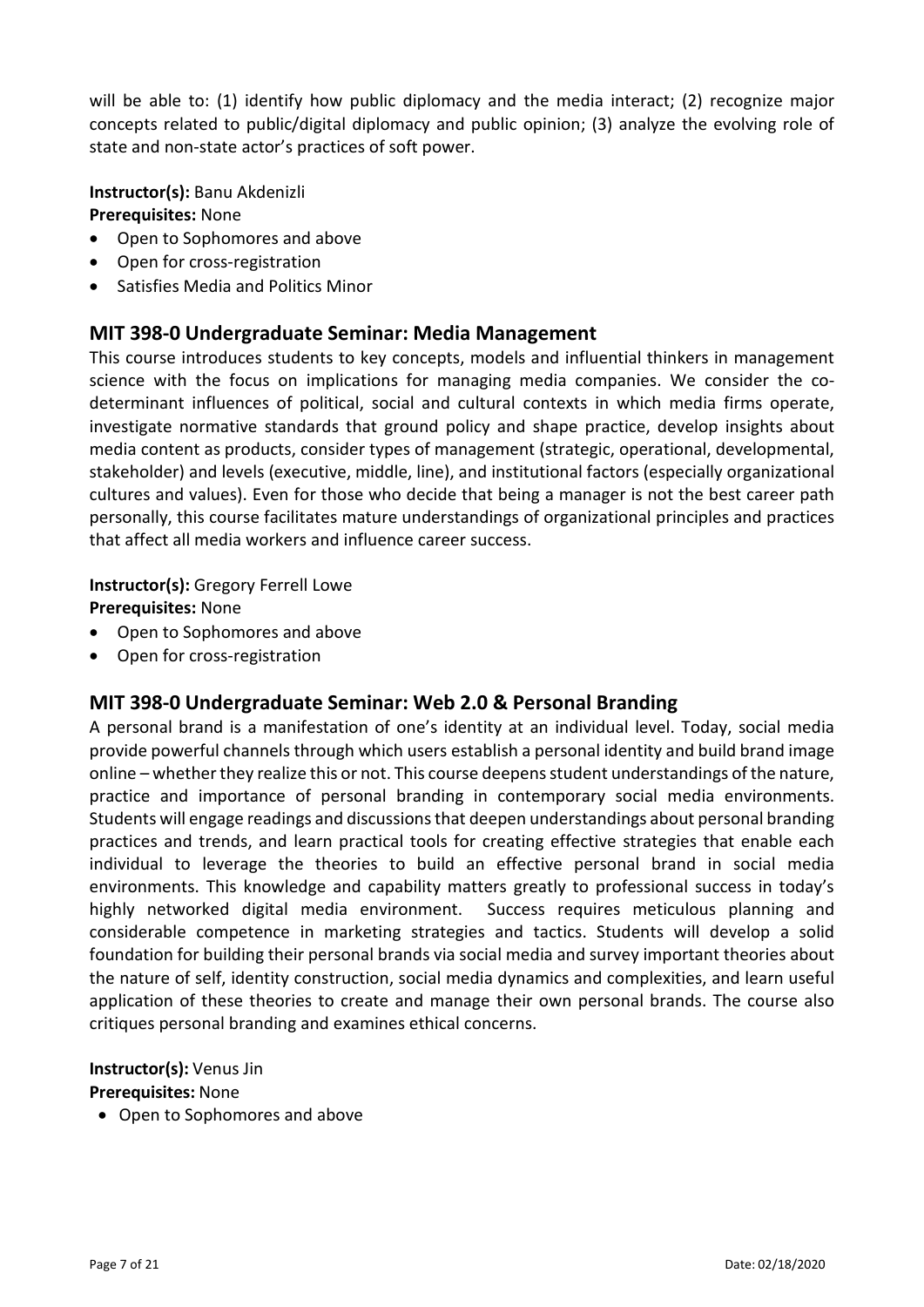## **MIT 398-0 Undergraduate Seminar: Theories of the Moving Image**

What is the nature of the photographic image? How has it changed in the digital era? How does a moving image affect a viewer differently than a still image? What is the effect of editing, for example, on a spectator? What is the difference between film and television, or between those two and, say, theater or painting? Such questions may seem philosophical, but their answers pertain directly to our (ever-changing) experience of moving-image media, such as film, television, or web content. To better understand the persistent power and appeal of these media, this course will sample the range of questions and answers—or theories—of the moving image from the 1910s to today. The course will engage with often difficult texts to understand their arguments and their implications for our contemporary media landscape. Each week will focus on a theme and discuss no more than two essays. Assessments will be based on short posts and either several brief papers or one longer essay. By the end of the course, students will be able to 1) identify key theories and theorists of moving-image media; 2) describe the main arguments and ideas of any given essay; 3) apply those arguments or ideas to contemporary examples of either films, television programs, or trends.

## **Instructor(s)**: Scott Curtis

**Prerequisites**: MIT 220; MIT 312 History of Film is helpful, but not required

- Open to Sophomores and above
- Open for cross-registration

## **Journalism Courses**

## **INTERDIS 201-0 Media and Society**

Media and Society explores the interactions among media, culture and society. Students work to develop critical perspectives on mass media as they consider the relationships between media institutions, content, culture, audiences and communities. The impact of globalization and the role of technological change are important variables. Students also consider the historical background of several media industries, including newspapers, film, radio, the internet, television and music. The course examines content and media messages delivered as news, entertainment, persuasion, public relations and advertising. Global media systems are playing an increasingly large role and are vital area of study within the class, as is the notion of ethical communication. Media and society students should be able to identify structure and purpose of variety of media organizations and be able to describe their influence on individuals and social, political and geographic communities.

#### **Instructor(s):** Banu Akdenizli & Jairo Alfonso Lugo-Ocando

#### **Prerequisites:** None

• Open to Freshmen only

## **JOUR 101-0 Introduction to Journalism**

This course provides an overview of journalism fundamentals and will explore how news is defined, reported, written and produced for print, broadcast and online media platforms. Journalism 101 is designed to not only introduce students to journalism, but is tailored to help students begin to develop their own skills in producing content across a variety of platforms for news, sports, business and current affairs.

#### **Instructor(s):** Marci Brown

#### **Prerequisites:** None

• Open to ABP students only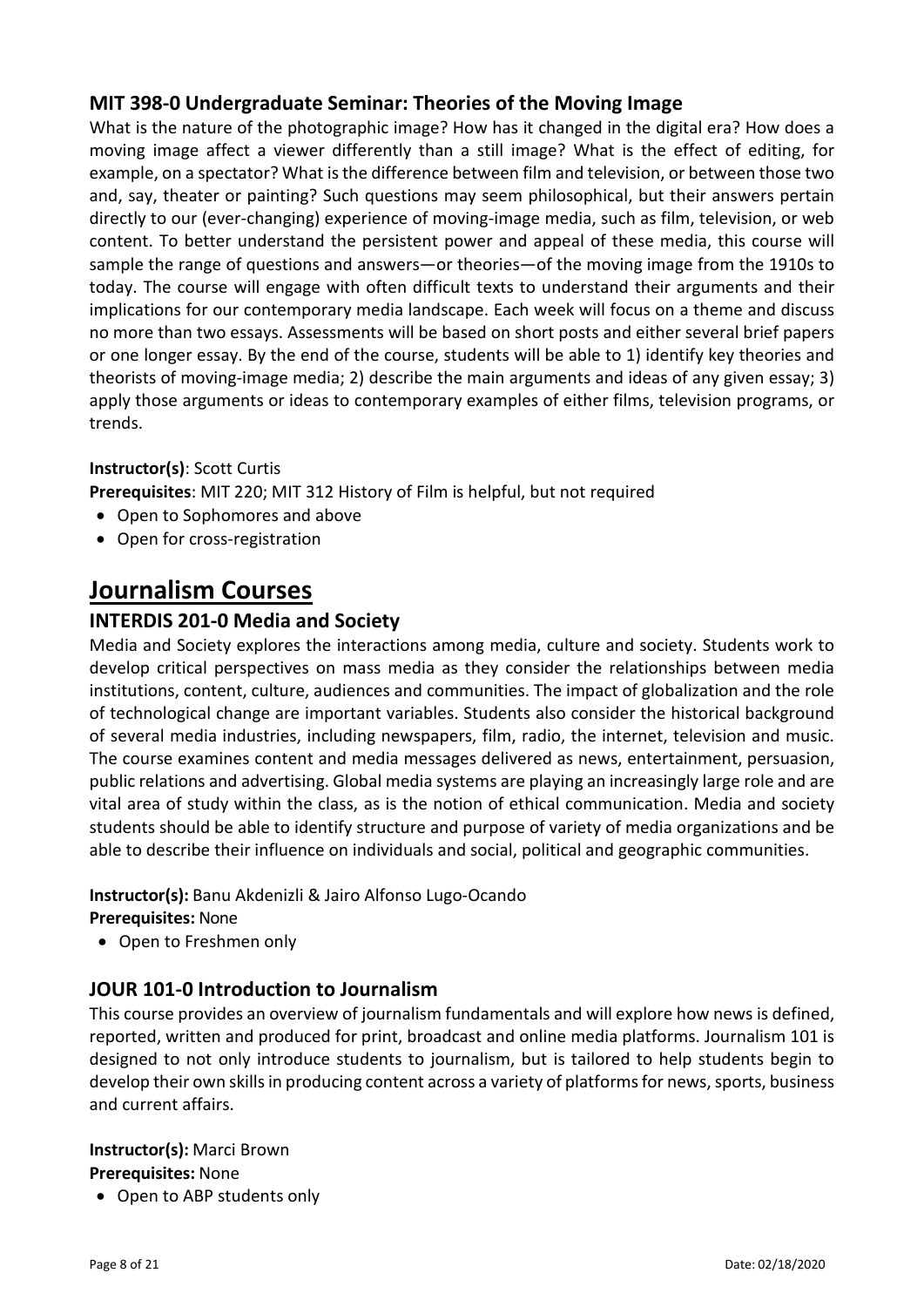• Open for cross-registration

## **JOUR 301-1 News Gathering and Assessment (9 Weeks)**

Focuses on news gathering as the "science of verification," using multiple independent sources to find, confirm, check and report facts. You will scrutinize and evaluate publicly-available documents, information obtained via social media, quantitative data, historical records, legal records, peerreviewed research as well as information gathered from interviews. You will gather and verify information to produce new pieces of reporting as well as adding facts and context to existing reporting as part of ethical aggregation and curation.

#### **Instructor(s):** Abraham Abusharif & Greg Toppo

**Prerequisites:** JOUR 201-0

- Open to Sophomores, JOUR majors only
- This course carries 0.66 NU-Q units

## **JOUR 303-0 Audience Insight (9 Weeks)**

This class provides an in-depth understanding of audience analytics, its significance in contemporary journalism, and the importance of understanding your viewers and their motivations for consuming media when it comes to content production. The course will further introduce students to audience research and what methods are most appropriate to identify your target audience. This course will also provide an historical overview of the public and both its relationship with news media, and media as a whole.

#### **Instructor(s):** Miriam Berg

**Prerequisites:** JOUR 201-0

- Open to Sophomores, JOUR majors only
- This course carries 0.66 NU-Q units

## **JOUR 304-0 360 Video Journalism (5 Weeks)**

Video journalism in 360 degrees is here. This course will introduce you to the challenges and opportunities of this evolving platform for immersive journalism and give you the chance to experiment with a rapidly developing piece of technology when you complete your own immersive journalism project using 360-degree video. This course with equip you with the background and hands-on knowledge to get started leading your own 360 video journalism projects.

## **Instructor(s):** Joi Lee

**Prerequisites:** None

- Sophomores only, JOUR majors only
- This course carries 0.34 NU-Q units

## **JOUR 305-0 Podcasting (5 Weeks)**

This course will introduce you to audio storytelling that combines in-depth reporting with strong, character-driven narrative features. Such stories commonly appear on established podcasts like This American Life, Radiolab and Embedded and many others. The course will run as a small newsroom, complete with pitch meetings and workshops. After a quick introduction to audio equipment, you will create two broadcast-worthy audio features. You will produce your stories through an editing workflow and will workshop each other's' stories. We'll cover how to best write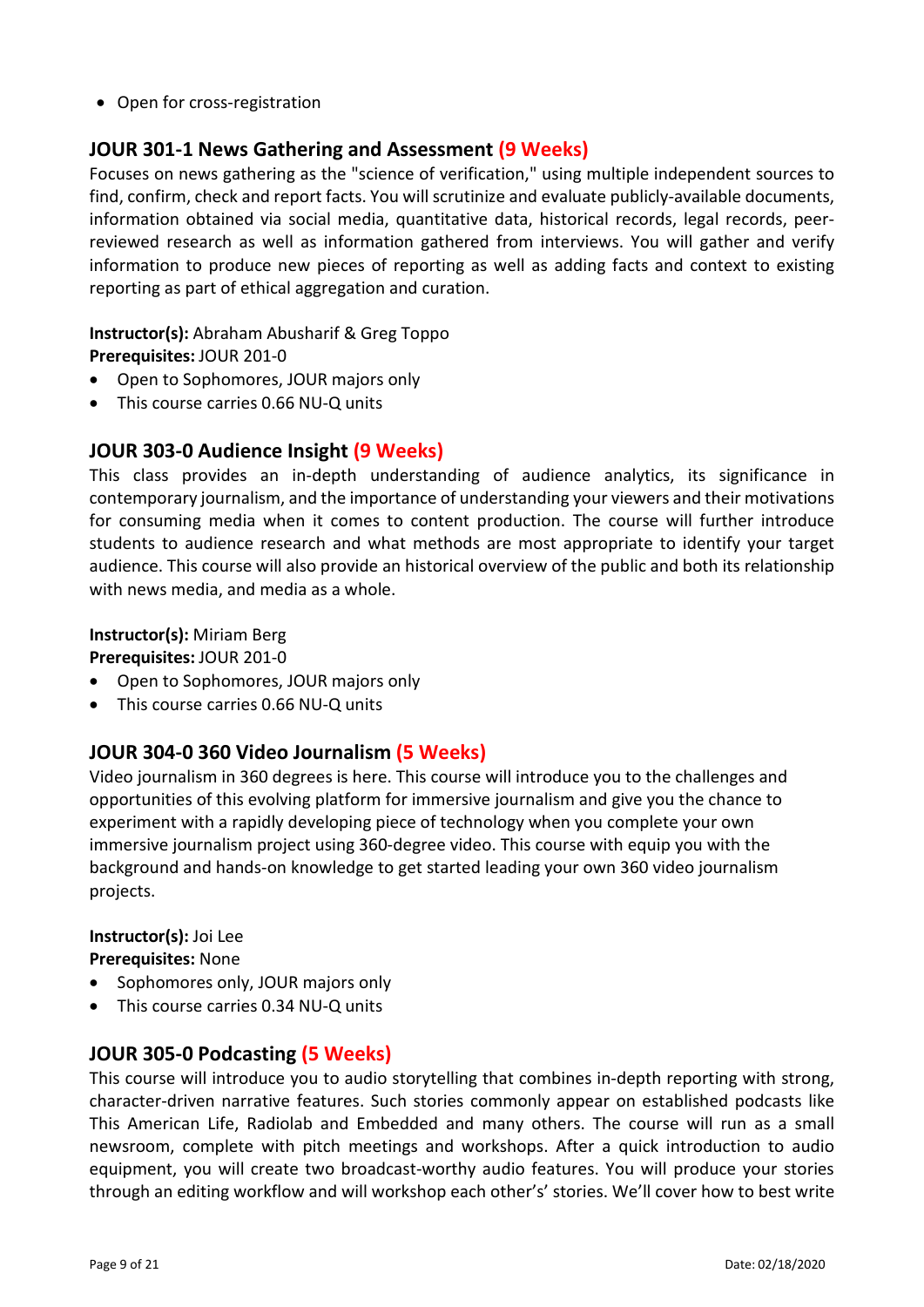for the ear, and you'll receive coaching to record narration in the studio. We will spend time every week listening to excellent audio stories to help you learn to identify what makes for good radio story subjects and sources.

**Instructor(s):** Christina Paschyn **Prerequisites:** None

- Open to Sophomores, JOUR majors only
- This course carries 0.34 NU-Q units

## **JOUR 306-0 Broadcast Production (5 Weeks)**

This course will be an introduction to broadcast production and will cover techniques of gathering, reporting, and producing video news with special emphasis on production and writing. This will be accomplished through lecture/discussion and exercises. Upon completion of this course students should be able to write/produce short newscast and will also be comfortable presenting and reporting for live broadcast.

## **Instructor(s):** Miriam Berg

**Prerequisites:** None

- Open to Sophomores, JOUR majors only
- This course carries 0.34 NU-Q units
- Students who have earned credit for JOUR 323-0 may not earn credit for JOUR 306-0

## **JOUR 317-0 Business & Economic Reporting (5 Weeks)**

In this five-week course, students will learn the basics of financial journalism, from covering startups and small businesses to international markets and global trends. Students will spend much, if not most, of their time in the course out in the community, digging up business stories. Doha is a major, and growing, global financial hub, and student will learn more about it, and help their audiences do the same.

#### **Instructor(s):** Greg Toppo

**Prerequisites:** None

- Open to Sophomores, JOUR majors only
- This course carries 0.34 NU-Q units

## **JOUR 342-0 Advanced Online Storytelling (5 Weeks)**

Advanced Online Storytelling is a 5-week course that prepares journalism students for their residencies by simulating a newsroom environment. It is an intensive exploration of advanced multimedia reporting, which gives students in their junior year the chance to apply all of their multimedia reporting skills to one single class project.

#### **Instructor(s):** Marcela F Pizarro

#### **Prerequisites:** None

• Open to Juniors and above JOUR majors only; for students going on residency.

#### **JOUR 345-0 Journalism Residency: News Magazine and Feature Writing Residency**

Journalism Residency in Newspaper/Online (2 units). Hones reporting and news writing skills through practical assignments, including multimedia opportunities whenever possible, under deadline pressure and close editorial supervision.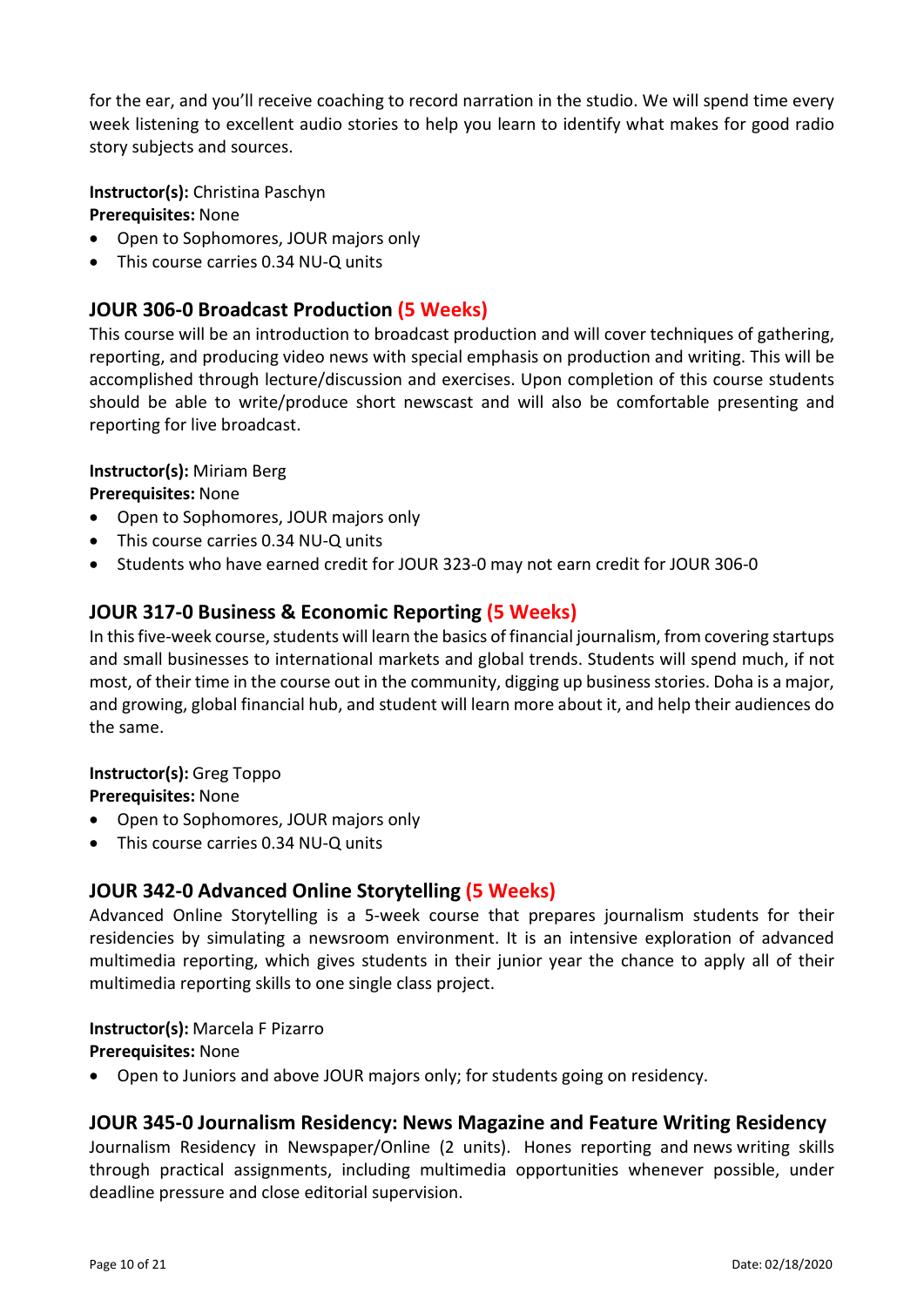## **Instructor(s):** Mary Dedinsky

**Prerequisites:** Must enroll and obtain a C or better in JOUR 342-0 Advanced Online Storytelling and JOUR 390-0 Future Digital Journalism

• Open to Juniors and above JOUR majors only

## **JOUR 355-0 Journalism Residency: Magazine Writing Residency**

Journalism Residency in Magazine (2 units). Exploration of aspects of magazine writing and reporting. Practical assignments, including print and web content whenever possible, in a magazine office with deadline pressure and close professional supervision.

#### **Instructor(s):** Mary Dedinsky

**Prerequisites:** Must enroll and obtain a C or better in JOUR 342-0 Advanced Online Storytelling and JOUR 390-0 Future Digital Journalism

• Open to Juniors and above JOUR majors only

## **JOUR 365-0 Journalism Residency: Broadcast Reporting**

Journalism Residency in Broadcast (2 units). Gathering television news in the field; writing scripts, readers, voiceovers, packages and on-camera news for reporters and anchors. Practical assignments in a broadcast newsroom under close professional supervision.

#### **Instructor(s):** Mary Dedinsky

**Prerequisites:** Must enroll and obtain a C or better in JOUR 342-0 Advanced Online Storytelling and JOUR 390-0 Future Digital Journalism

• Open to Juniors and above JOUR majors only

## **JOUR 390-0/MIT 398-0 Special Topics: Data Visualization for JR & COMM \*\*\*CANCELLED\*\*\***

Teaches techniques for creating data visualizations for news reporting, documentary films, marketing communication, non-profit issue awareness, and more. A significant part of the course also reviews research at the intersection of visual communication and psychology, and you will study theories and scholarship on the nature of data imaging humans find visually arresting and informative, and also ask why. Some of the visualizations you may create are interactive tools like maps, timelines, treemaps, and time-lapse visualizations, as well as static charts and infographics. You will create data visualizations for project ideas you generate yourself, as well as contribute to a larger, single class project that compiles and visualizes data on a topic of importance in Qatar. The course is open to journalism and communication majors of sophomore standing or higher.

**Instructor(s):** Justin Martin **Prerequisites:** None

- Open to Sophomores and above
- Open for cross-registration

## **JOUR 390-0 Special Topics: Exploring Future Digital Journalism (5 Weeks)**

In 2010, Sir Tim Berners-Lee, the founder of the World Wide Web, said data-driven journalism was the future of journalism. Since we live in an increasingly datafied society dominated by emerging data brokers like Google and Facebook, his prediction might prove right. Exploring the Future of Digital Journalism examines in detail the role of contemporary journalism in a data-centric society. The course will provide students with a panoptic overview of how journalism professionals and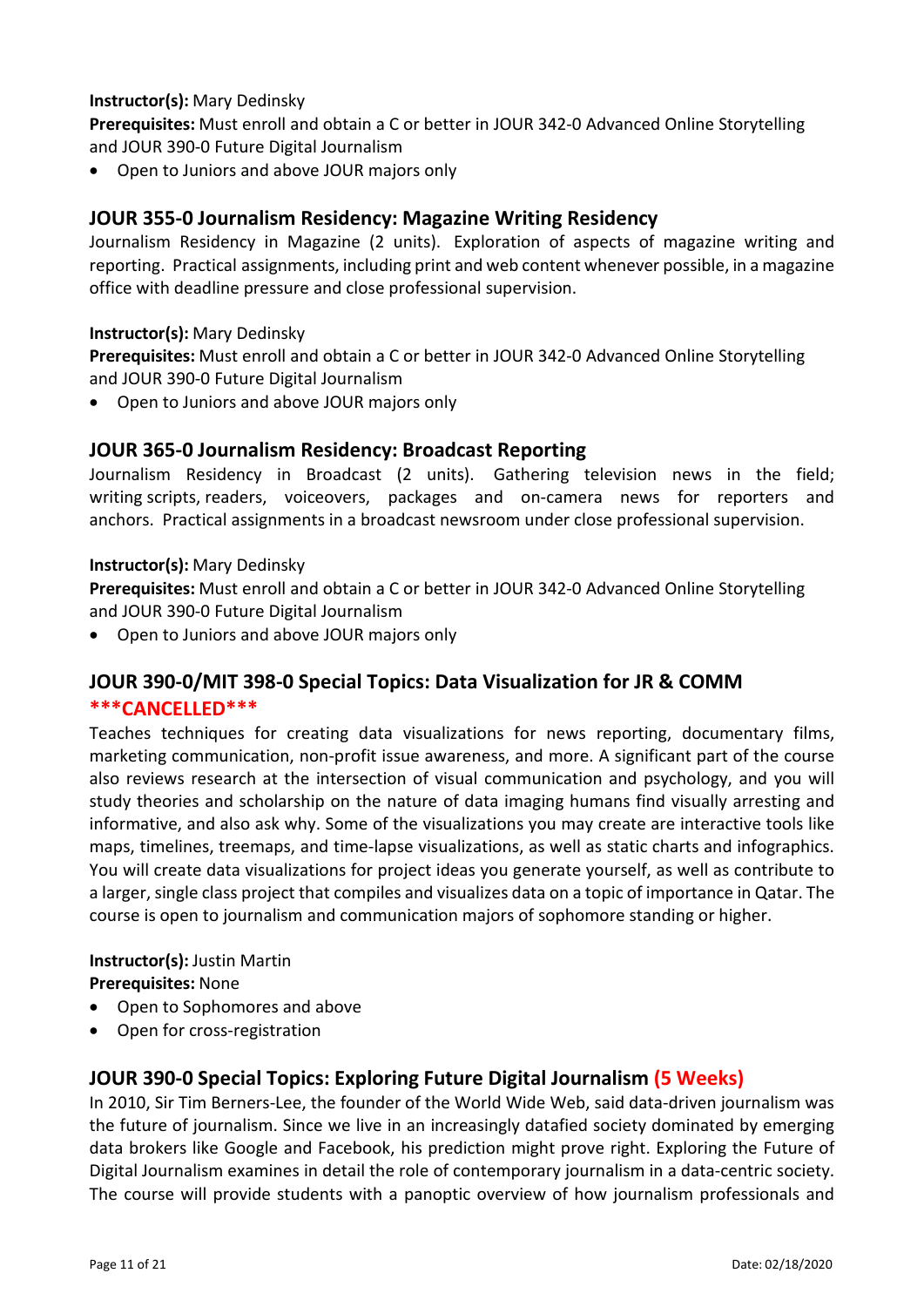news organizations are disrupted by, and subsequently adapt to, innovation technologies such as Big Data, Internet of Things (IoT), and automation and Artificial Intelligence (AI). Throughout the course we will explore and understand how journalists are assimilating contemporary data cultures and logics, thus transforming their working practices in areas such as storytelling, newsgathering, ethics, dissemination, presentation and consumption of news. The course therefore aims to critically engage with three fundamental questions: a) What is data journalism and what are the idiosyncrasies of data journalism practice? b) What is the role of journalism within the larger structures of power set by emerging data brokers? c) Will the advent of data and algorithms disrupt journalism practice in news organizations?

#### **Instructor(s):** Eddy Borges-Rey

#### **Prerequisites:** None

• Open to Juniors and above Journalism majors only; for students going on residency

## **JOUR 390-0 Special Topics: Covering Education/Other Beats \*\*\*CANCELLED\*\*\***

In this advanced seminar, students will learn how to develop news sources and to cover a specific topic. The course will focus on education, but will address the development of beats on other topics as well, such as architecture, fashion, sports or entertainment. Students will develop at least one beat under supervision. They will contact and study the work of distinguished beat reporters to learn how they practice their craft. Students will learn effective networking to get newsworthy information.

This course is designed to introduce you to the fundamental skills, values and mindset you will need to work at the top of your field as an education journalist or as a journalist in another specialty. My goal is to help ground your work in rigorous news gathering, analytic thinking, and sharp, moral news judgment in service to your audience. You will explore how to develop stories, how to interview both children and educators, among others, build sources, and use statistics and public documents to create journalism that matters.

#### **Instructor(s):** Greg Toppo **Prerequisites:** None

- Open to Juniors and above
- Open for cross-registration

## **JOUR 390-0/MIT 398-0 Special Topics: Media and Religion**

Many of the most significant public discourses and media narratives produced today are those that concern religion. Matters of faith and its practices, contestations, pamphleteering, violence, social backlashes, and fictive storylines are all fodder for media content and for provoking crucial global conversations. In this class, students will be introduced to the surprisingly close relationships between the mighty forces of media and religion in what is arguably a "secular" age. We will take a close look at the evolution of religious content in popular media (including entertainment, journalism, and religious broadcasting) and examine how this all relates to what is loosely called "globalization." We will also consider methods to produce case studies of major media stories that started as or evolved into religion-based narratives, mainly Islam, such as ISIS's use of digital media; reactions and counter-reactions to the Charlie Hedbo shootings; Western discourses appropriating religion for political advantage; and appraisals of media handling of such flashpoints as the Chapel Hill murders, South Carolina church shootings, post-elections intimidations, and more. This will be an interactive class with much discussion and analysis.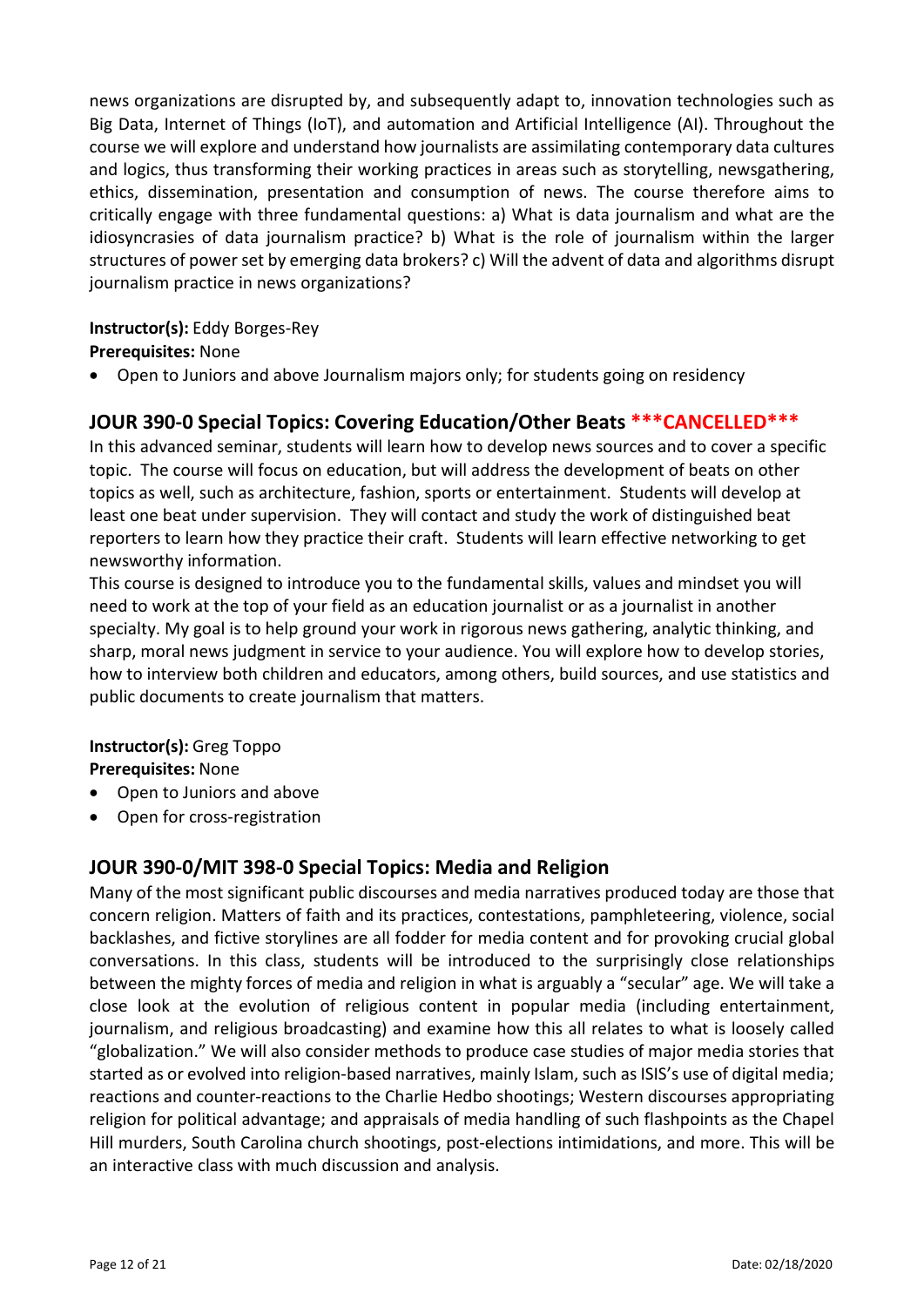#### **Instructor(s):** Abraham Abusharif **Prerequisites:** None

- Open to Sophomores and above
- Open for cross-registration
- Satisfies Media and Politics Minor and Middle East Studies Minor

## **JOUR 390-0/MIT 398-0 Special Topics: Sports, Media & Society**

Sport is a social institution no less than education, religion, family, or the military, and no less important: It makes identities of all kinds, from the national to the deeply personal. Modern sports were born in the early 19th century, at the same time and for the same reasons as modern mass media; the two have ever since been joined at the hip, such that scholars often refer to them as one institution: "mediasport." Today sport is the most valuable, highest-earning media product in the global entertainment industry—indeed for most of us, sport is something we consume, not something we do. And yet the "right to play" is—according to the United Nations, the International Olympic Committee, and the European Union—a fundamental human right. So it's big stuff—less than war, but more than a game. In this course, sport is considered from various contexts. We do it through weekly monitoring of sports media, documentary films, student research and writing assignments, and class discussion. Our contexts include commerce and industry, domestic and international politics (including war) gender and sex identities, racial and ethnic relations, religion and spirituality, and popular culture from fashion to video games.

**Instructor(s):** Craig Llewellyn LaMay

**Prerequisites:** None

- Open to Sophomores and above
- Open for cross-registration
- Satisfies Media and Politics Minor

#### **JOUR 395-0 Strategic Communication Residency**

Practical work under professional supervision in a public relations agency or in a division of a corporate or not-for-profit entity.

#### **Instructor(s):** Mary Dedinsky

**Prerequisites:** Must enroll and obtain a C or better in JOUR 342-0 Advanced Online Storytelling and JOUR 390-0 Future Digital Journalism

• Open to Juniors and above JOUR majors only

#### **STRATCOM 303-0 Introduction to Strategic Communication**

Introductory course in which students learn about the fundamentals of strategic communication; become familiar with strategic communication practices such as advertising, public relations, branding, corporate communication, promotions, social media marketing, and mobile marketing; understand the integrated approach to IMC (Integrated Marketing Communications); explore issues shaping the practice of strategic communication such as ethics and industry regulations; discover career opportunities and types of jobs in strategic marketing communications in the non-profit sector, the private sector, or the government.

#### **Instructor(s):** Ilhem Allagui

#### **Prerequisites:** None

• Open to Sophomores and above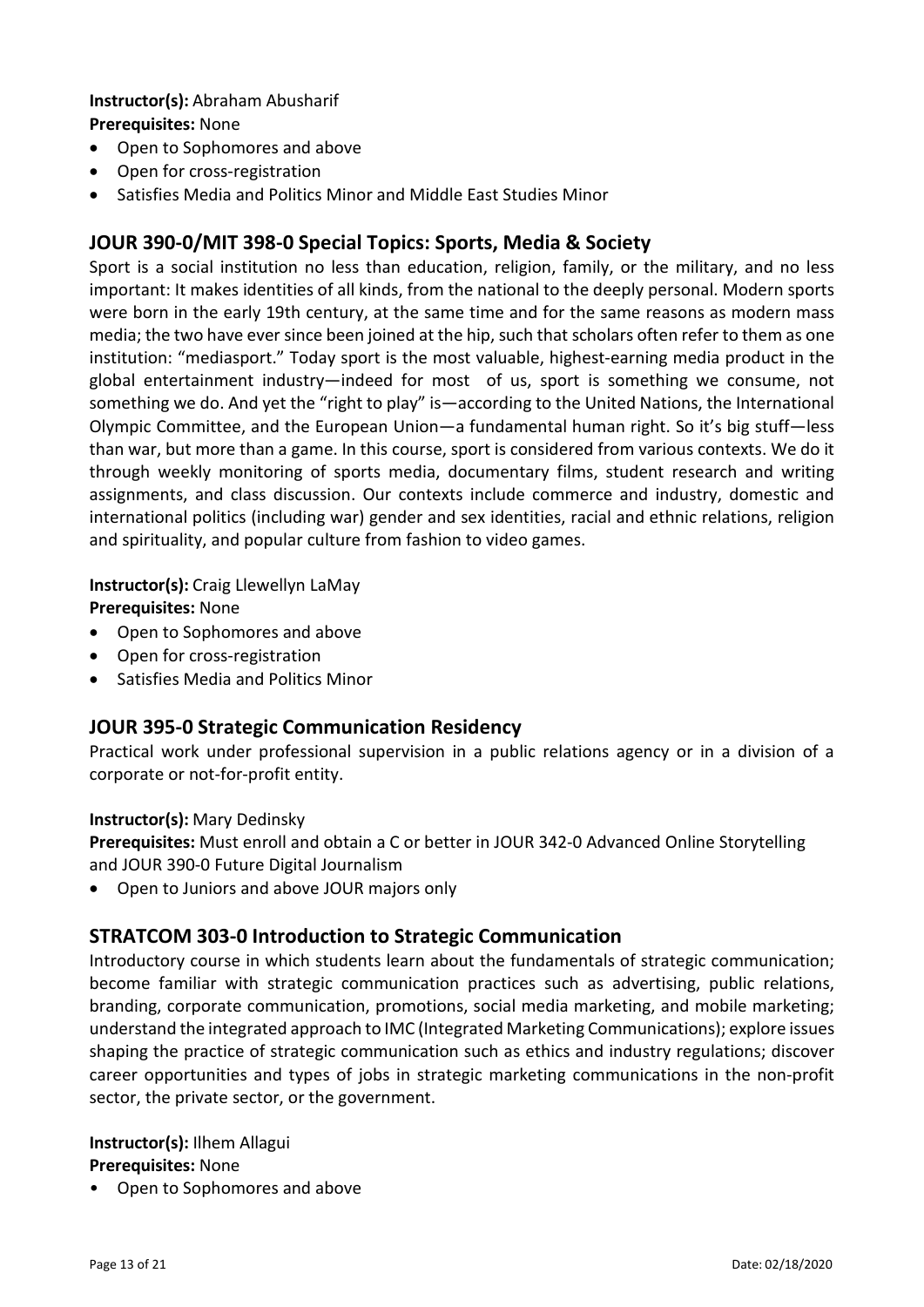- Open for cross-registration
- Students who have earned credit for IMC 330-0 or IMC 303-0 may not earn credit for STRATCOM 303-0
- Satisfies Strategic Communication Certificate

## **STRATCOM 305-0 Corporate Storytelling \*\*\*CANCELLED\*\*\***

Builds on foundational knowledge acquired in pre-requisite courses. Designed to provide skills for developing effective communications messages on behalf of brands, commercial and noncommercial organization, and for integrating the messages into coherent institutional narratives. Hands-on exercises in writing and in using digital and traditional media for effective communications. Students develop personal and group portfolios to kick-start their careers.

**Instructor(s):** George Anghelcev

**Prerequisites:** IMC 330-0 or STRATCOM 303-0

- Open to Sophomores and above
- Open for cross-registration
- Students who have earned credit for IMC 331-0 may not earn credit for STRATCOM 305-0
- Satisfies Strategic Communication Certificate

#### **STRATCOM 320-0 Strategic Communication Campaigns**

In this course students develop a comprehensive integrated strategic communication program. Final product consists of a report that outlines the learning and insights that led to the strategic, creative, interactive and digital recommendations; a client presentation; and a project book detailing the research, analysis, strategy, creative and content execution, media use and other integrated communication activities.

#### **Instructor(s):** Ilhem Allagui

**Prerequisites:** STRATCOM 305-0 **OR** IMC 331-0

- Open to Juniors and above
- Open for cross-registration
- Satisfies Strategic Communication Certificate

## **Liberal Arts Courses**

## **ANTHRO 242-0 Anthro Special Topics: Living the Law: Politics, Law, & Culture**

This course will explore the fundamental question of how the state and the law figure into our everyday lives. We will look at the ways in which state practices and apparatuses come to influence society and culture and how anthropologists have gone about studying political and legal systems. Issues to be dealt with will include democratic techniques, security, human rights, and law and violence. Students will gain an in-depth picture of law in culture and society by studying different parts of the world.

#### **Instructor(s):** Sami Hermez

**Prerequisites:** None

- Open to Freshmen and Sophomore
- Open for cross-registration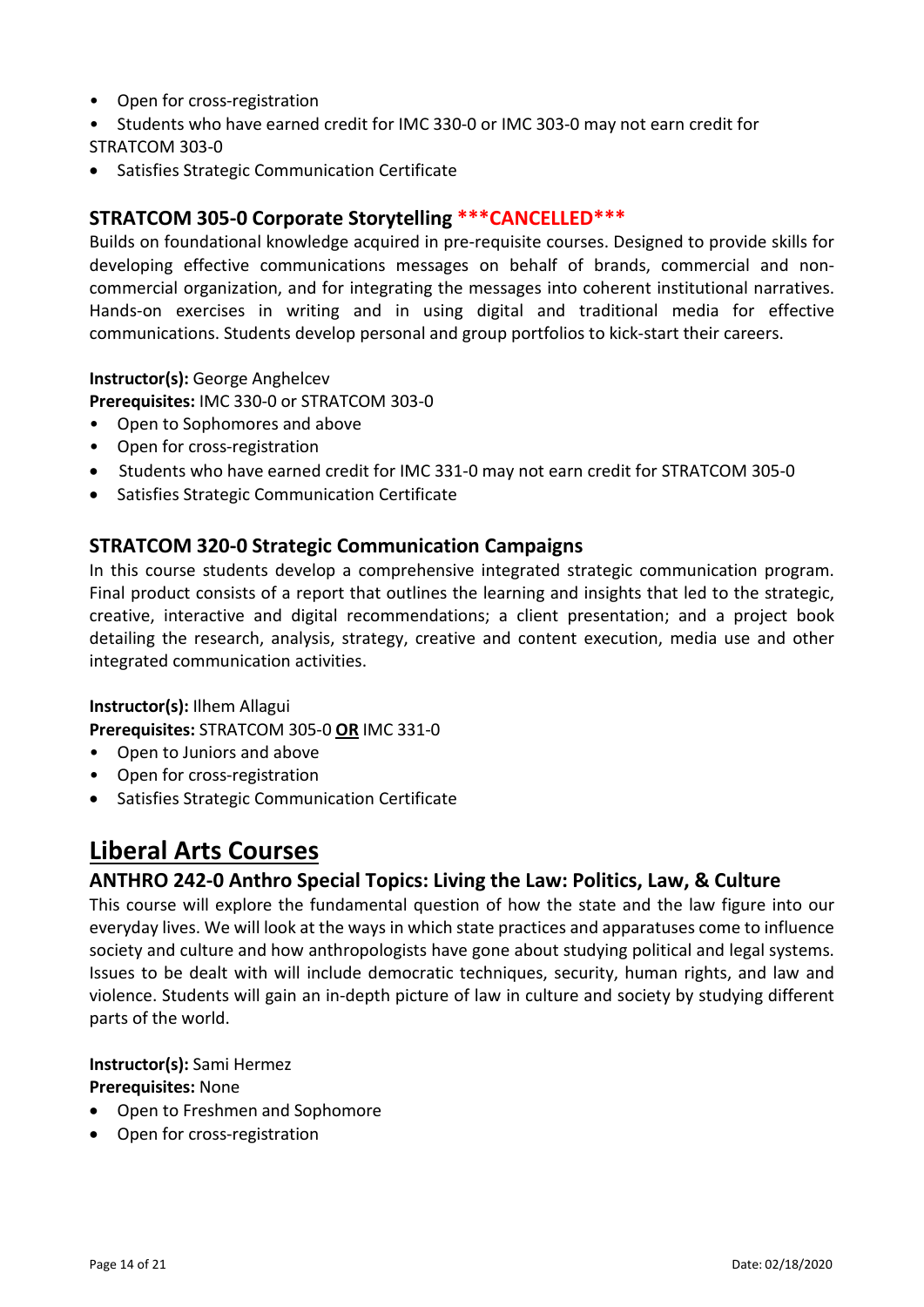## **ANTHRO 379-0: Advanced Topics: Troubling Gender**

In this course, students explore anthropological perspectives on gender. They will learn about people's gendered practices, knowledge and everyday lives in a range of societies. They will tackle debates in the field of gender studies and explore these debates through ethnographies. How are femininity and masculinity defined and embodied across cultures?

How do race, class, religion and sexuality intersect with gender? How is mobility gendered? We will explore these and other questions, and analyze the way feminist intellectuals have troubled gender and opened up new spaces of thinking. The class will work together on an ethnographic project that explores the way mobility and space are gendered in Qatar.

## **Instructor(s):** Sami Hermez

**Prerequisites:** None

- Open to Sophomores and above
- Open for cross-registration
- Satisfies Middle East Studies Minor

## **ARABIC 142-2 Arabic for Media**

This course offers an opportunity to explore Media language from the vantage point of Critical Discourse Analysis. Specifically, participants will explore and discuss the social role Language, and Media language in particular, can play in the enactment and reproduction of power abuse, dominance, and inequality. Students need to possess an upper intermediate Arabic language proficiency (or the ability to read and understand mainstream Arab media articles in fus-ha with relative ease).

#### **Instructor(s):** Mounir Ouanaimi

**Prerequisites:** None

- Open to Freshmen and above; Students should email the instructor for permission to register at: [mounir-ouanaimi@northwestern.edu](mailto:mounir-ouanaimi@northwestern.edu)
- Open for cross-registration
- This course carries 0.5 NU-Q units
- Satisfies Middle East Studies Minor

## **ECON 242-0 Principles of Economics**

This introductory course studies basic economic concepts and theories. It is divided into two main parts: microeconomics and topics on macroeconomics. The module examines central economic ideas including supply and demand, market structures, consumers, public policy and monopoly as well as macroeconomic indicators such as gross domestic product, inflation and unemployment. Issues on economic growth, financial systems and capital markets are also discussed (including Islamic finance). Whenever possible, examples from Qatar and other economies in the Gulf region will be used to illustrate the material being discussed. The content and delivery of the course are suitable to students who are not pursuing a major in economics. Topics are discussed in a relatively non-technical way. Analytical explanations will focus on graphs rather than mathematics.

**Instructor(s):** Giovanni Bandi & Tamer Rabbani **Prerequisites:** None

- Open to Sophomores and above
- Open for cross-registration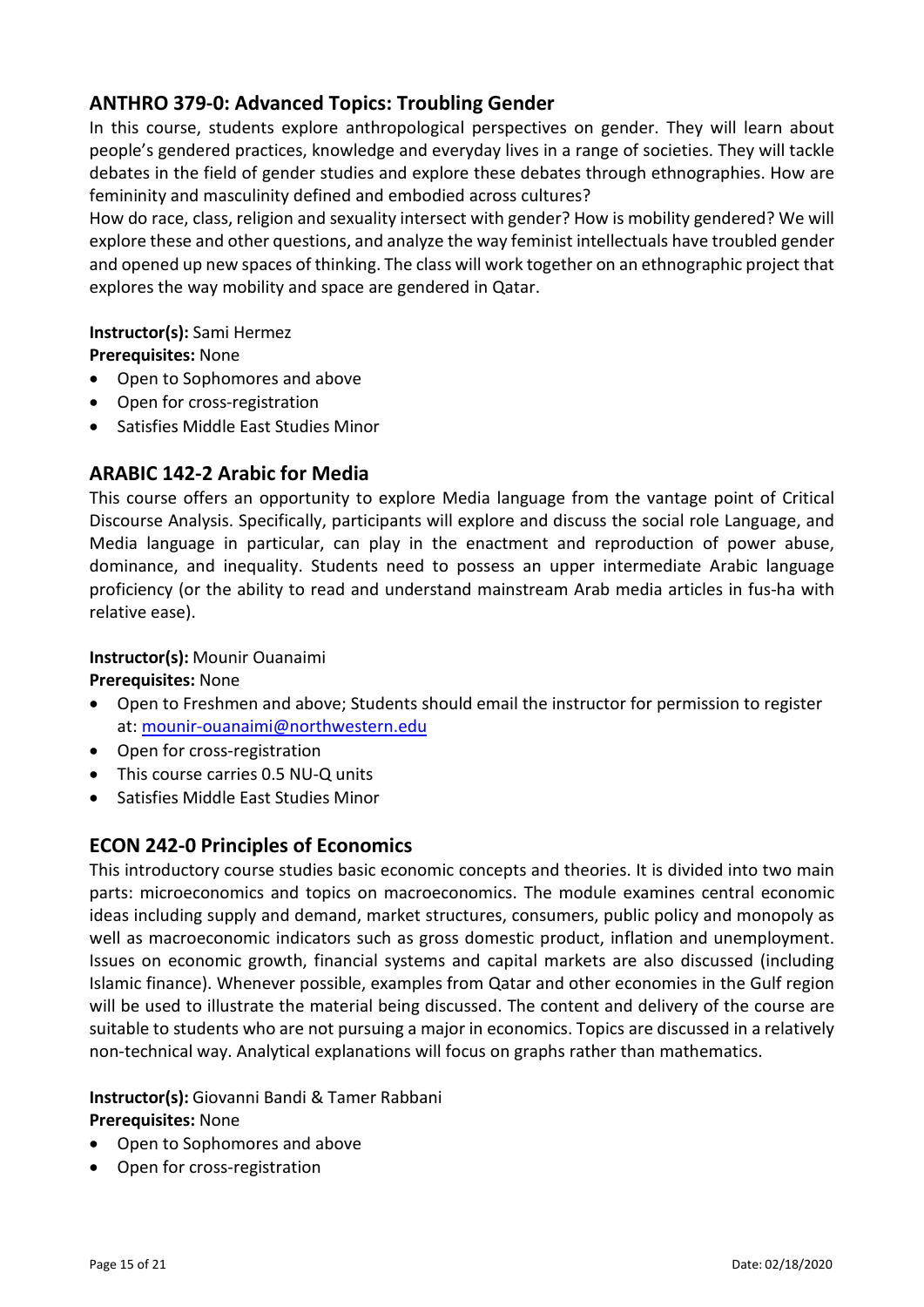## **ENGLISH 103-2 First-Year Writing**

In this course students will explore issues in writing for research. They will formulate research questions, identify research methods, select sources, understand research contexts, and assess audience expectations.

**Instructor(s):** Maria D Lombard/ Danielle Ellen Jones/ Aaron J Laduke/ Adam Larson/ Sam Meekings/ James Michael Hodapp / Kelly Reagan Williams

**Prerequisites:** ENGLISH 103-1

• Open to Freshmen only

## **ENGLISH 242-0 Topics in Literature: African Literature**

In this course we will study the foundations of African literature in the print era, beginning with the missionary press era, and the seminal novel Chaka by Thomas Mofolo. We will make our way through some of the literary highlights of the modern era in Africa by turning to various novels and short stories from the independence era, eventually reading contemporary texts from Africa in an effort to track the development of African literary studies.

#### **Instructor(s):** James Michael Hodapp

**Prerequisites:** None

- Open to Freshmen and Sophomore
- Open for cross-registration

#### **ENGLISH 242-0 Topics in Literature: Contemporary World Literature**

What do we mean by world literature, when the world itself shifts and changes, develops and regresses, over time and place? How can literature be worldly? How do practices of production, circulation and reception contribute to shaping this category of texts? In addressing these and other questions, this course will explore a wide variety of contemporary works by such authors as Marjane Satrapi, Jean Rhys, Ryunosuke Akutagawa, Chinua Achebe, Kamila Shamsie, and Margaret Atwood.

#### **Instructor(s):** Kathleen Mary Hewett-Smith

**Prerequisites:** None

- Open to Freshmen, Sophomore and ABP Dual Enrolled students
- Open for cross-registration

#### **ENGLISH 242-0 Topics in Literature: Modern Middle Eastern Literature**

We will read a range of literature from modern Middle Eastern authors: short stories, novels, memoirs, essays and works of drama—most being translated works from Arabic, Persian, Urdu, and Turkish. We will examine and explore the splendors of this region through the voices of its writers and poets, whose literature tells urgent and liberating stories. With a wealth of contextual information that places the writing within the historical, political, and cultural breadth of the region, our analysis will create a vital bridge between modern Middle Eastern and Western cultures.

#### **Instructor(s):** Aaron J Laduke

#### **Prerequisites:** None

- Open to Freshmen, Sophomore and ABP Dual Enrolled students
- Open for cross-registration
- Satisfies Middle East Studies Minor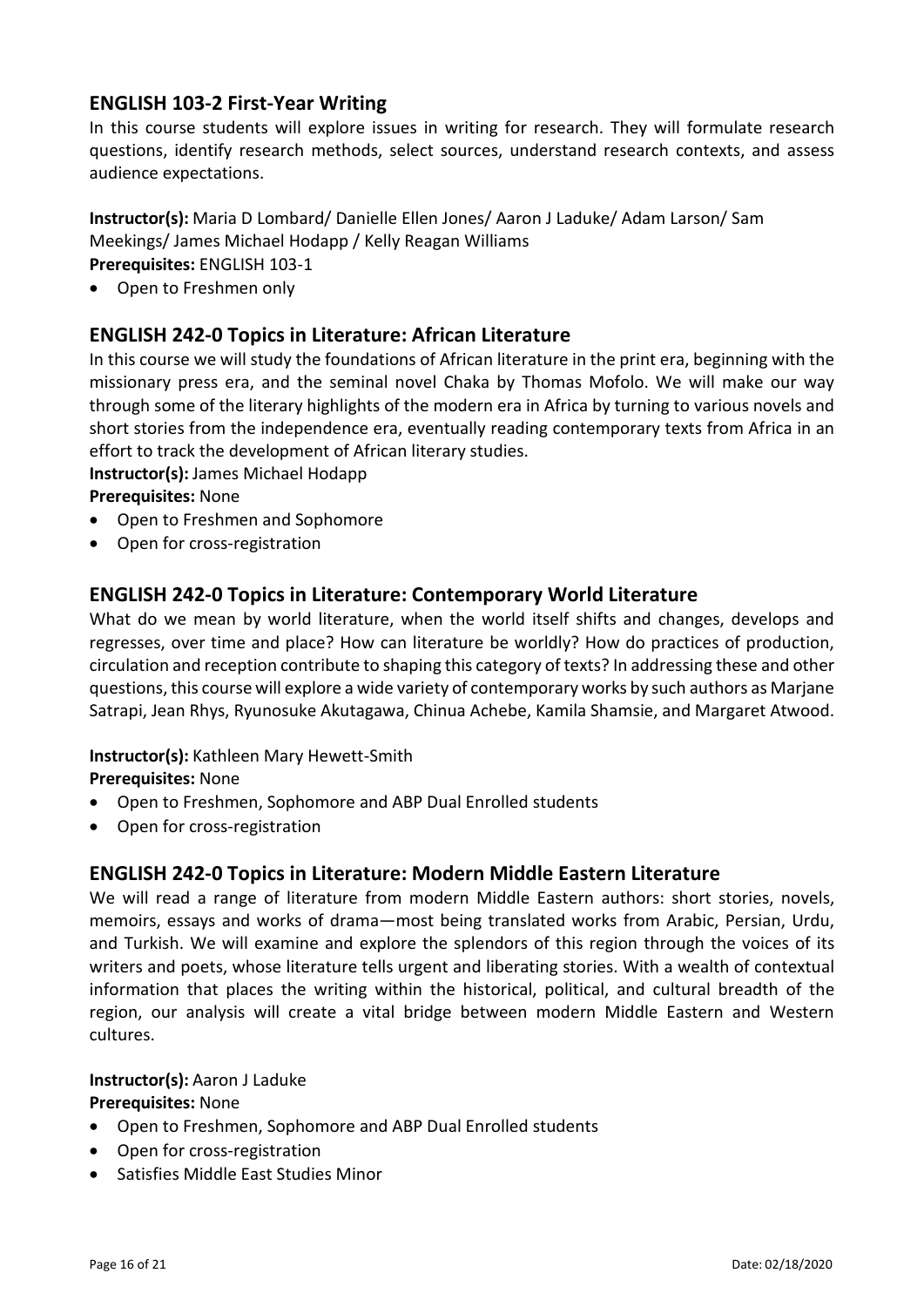## **ENGLISH 379-0 Special Topics: Reading & Writing Short Fiction**

The course introduces the basic principles of writing short fiction. Students will explore the key elements of narrative, character, setting and voice. Together we will read, analyze, and practice a variety of literary techniques to write short stories. We will also explore the question of how we might represent ideas, emotions and experiences for different audiences. The course will encourage students to experiment with writing flash fiction and short stories, and to develop the discipline of writing daily. As well as developing their own writing, students will learn how to critique creative work by participating in regular peer-led writing workshops and so will become part of a supportive and constructive community of writers.

#### **Instructor(s):** Sam Meekings **Prerequisites:** None

- Open to Sophomores and above
- Open for cross-registration

## **ENGLISH 379-0 Special Topics: Writing in the Workplace**

This course focuses on writing in business and professional contexts. The curriculum is informed by current research in the field of professional writing and is guided by the needs and practices of business, industry, and society at large to prepare students for the writing environments of the global workplace.

#### **Instructor(s):** Maria D Lombard

**Prerequisites:** ENGLISH 103-2

- Open to Sophomores and above
- Open for cross-registration

#### **HISTORY 242-0 Topics in History: History of Modern Africa**

This survey course provides an overview of African history, mostly in the twentieth century. Reference to the history of pre-colonial African societies is included to provide background to the colonial encounter from African perspectives. Besides colonialism, the course deals with other key historical themes such as slavery, nineteenth-century "legitimate trade," independence struggles, religious movements, neo-colonialism, and globalization.

## **Instructor(s):** Zachary Wright

**Prerequisites:** None

- Open to Freshmen and Sophomore
- Open for cross-registration

## **HISTORY 242-0 Topics in History: What is Modern Europe?**

What is Modern Europe? This course explores the last 250 years of European history to find an answer. It will not cover everything. It is designed to be an analysis of the ideas, people and events that transformed Europe from small territorial states to industrial empires that spread around the world and then collapsed. Our goal is to uncover how Europeans lived through these changes and over time transformed them into a definition of modernity that lives on today. Ultimately, this course argues that understanding the history of Modern Europe is essential for understanding how the modern world is defined.

#### **Instructor(s):** Christopher Sparshott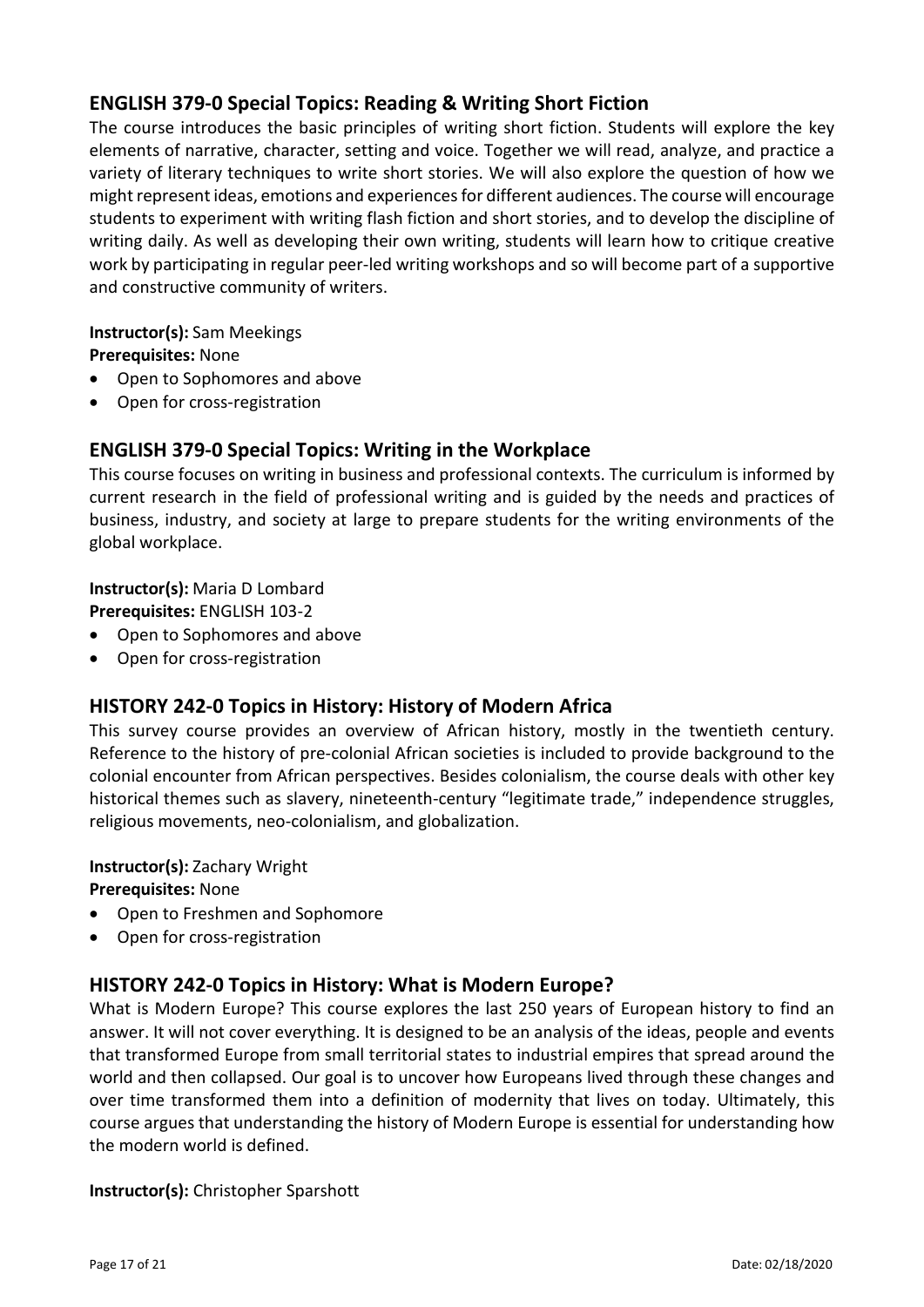#### **Prerequisites:** None

- Open to Freshmen, Sophomore and ABP Dual Enrolled students
- Open for cross-registration

## **HISTORY 387-0 History Adv Special Topics: Britain and the Middle East**

This course examines the history of British involvement in the Middle East over the last 200 years. We will explore British strategies of formal and informal influence in the region and, in turn, local strategies of resistance and accommodation. We will start by focusing on the development of political, economic and cultural ties between Victorian Britain and the Ottoman Empire in the 19th Century. We will then study the British occupation of Egypt in 1881 as the beginning of a period of expansionism in the Middle East, follow the rise of British influence during WWI and the post-war Mandates in Palestine, Syria, Iraq and Iran, before tracing the rise of Arab nationalism and the decline of British influence in WWII, the 1948 War and the Suez Crisis of 1956. Throughout the course our goal will be to understand how the interactions between these two worlds helped shape the modern Middle East.

**Instructor(s):** Christopher Sparshott **Prerequisites:** None

- Open to Sophomore and above
- Open for cross-registration
- Satisfies Middle East Studies Minor

## **INTERDIS 242-0 Topics in Science and Technology Studies: Science, Technology & Society**

The course introduces you the role of science and technology in different societies around world from different time periods. Exploring science and technology in world history, we will examine several case studies that raise important questions related to the relationship between science and technology and between technoscience and society. We will explore how both local and global human endeavors influenced the development of science and technology and how societies were in turn shaped by these technoscientific developments. Along the way, important concepts and key terms in science and technology studies (STS) will be introduced as way to discuss the intertwining connection among science, technology, and society.

#### **Instructor(s):** Anto Mohsin

**Prerequisites:** None

- Open to Freshmen, Sophomore and ABP Dual Enrolled students
- Open for cross-registration

## **INTERDIS 242-0 Topics in Science and Technology Studies: Our Electrified World**

Electricity dominates our lives. But our electrified world presents opportunities as well as challenges. Electric-powered technologies help complete many of our tasks and many people claim that electricity to be the underlying energy of our civilization. At the same time, electricity exposes inequalities in the world (not all societies have access to it) and serious environmental implications. Drawing from a variety of sources and disciplines, this course examines the nuts and bolts of electricity, history of electricity and electrification, and the consequences (good and bad) of our electrified world.

#### **Instructor(s):** Anto Mohsin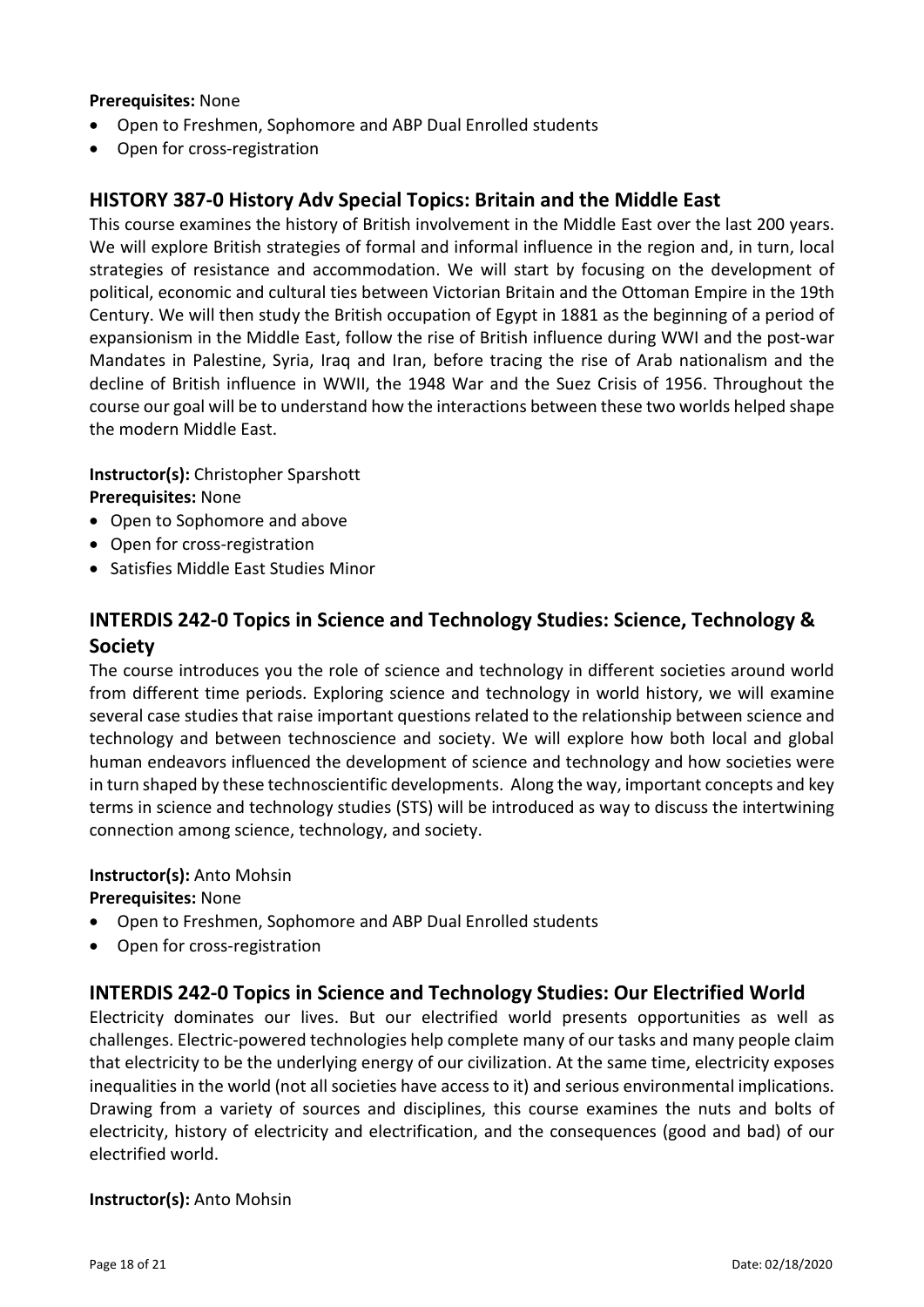#### **Prerequisites:** None

- Open to Sophomores and above
- Open for cross-registration

## **PHIL 242-0 Topics in Philosophy: Ethics - Politics of Immigration**

The course addresses the topic of immigration from the standpoint of social and political philosophy. An estimated 244 million people live outside of the country of their birth, often as a result of economic inequality, civil war, environmental degradation, and the desire to reunite with family members. At the same time, states enjoy broad powers to police their borders using violence. The goal of this course is to inform ourselves about the nature of immigration and to critically assess immigration policies from an ethical perspective. Topics may include: border controls and admissions policy, citizenship, human trafficking, the treatment of unauthorized immigrants, the role of immigration in economic development, and the role of gender and race in immigration. As we explore these topics, we will practice reading and critically engaging with argumentative texts, challenging basic assumptions, analyzing concepts, and assessing arguments.

**Instructor(s):** Torsten Menge

**Prerequisites:** None

- Open to Freshmen and Sophomore
- Open for cross-registration

## **PHIL 387-0 Topics in Philosophy: Social Construction**

The idea that aspects of our world are socially constructed is prominent both in public discourse and in academic disciplines such as sociology, anthropology, gender studies, disability studies, critical race theory, and literary theory. The goal of this class is to better understand claims about social construction. How is social construction supposed to work? Does it work the same way in all cases? How can our thinking about something affect the nature of the things we think about? What are the historical developments and social forces at work? Does the claim that something is socially constructed mean that it is not real? We are also going to think about the political and ethical implications of the idea: Does the claim that something is socially constructed undermine its authority? What is the problem with essentialists claims about race, gender, disability, etc.? Does social construction mean that "anything goes"? What should we do with the things that turn out to be socially constructed –– keep, reform, or abolish them? We are going to explore these question in a number of different areas, which may include race, gender, sexuality, disability, mental illness, money, and power. In addition to systematic philosophical texts, we are going to read texts that situate these phenomena in concrete social and historical contexts. The class will have an interactive, discussion-based format.

#### **Instructor(s):** Torsten Menge **Prerequisites:** None

- Open to Sophomores and above
- Open for cross-registration

## **POLI\_SCI 242-0 Topics in Political Science: Debates in Comp Politics \*\*\*CANCELLED\*\*\***

Comparative politics is the study of domestic politics around the world in a systematic and comparative way, in order to answer consequential questions: What are the politics and how do they work in this place? What is this "a case of," and why? How do politics in this place relate to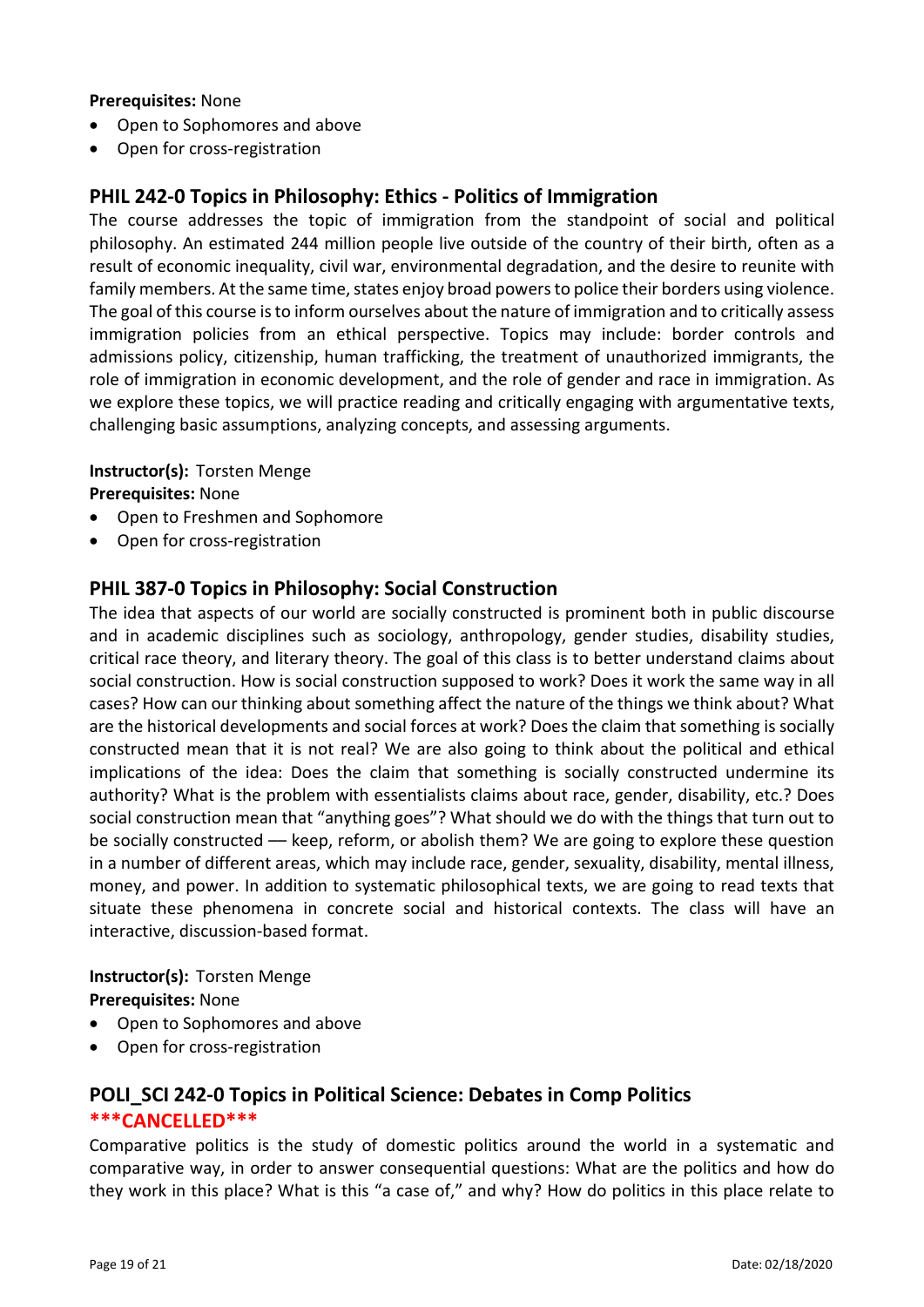other cases and larger theories? Can we discover larger lessons on the nature of political behavior that transcend the boundaries of space and time? We will explore these questions with an in-depth look at regime type, political transitions and revolutions, and state-society relations. By becoming familiar with political science theories, methods, and literature, this class provides a solid foundation for students to delve deeper into the big political questions and events that are of particular interest to them.

#### **Instructor(s):** Jocelyn S Mitchell **Prerequisites:** None

- Open to Freshmen, Sophomore and ABP Dual Enrolled students
- Open for cross-registration

## **POLI\_SCI 242-0 Topics in Political Science: Palestine & Arab-Israeli Conflict**

The course examines the various aspects of the Arab-Israeli conflict with specific focus on Palestine and the Palestinians. It starts with looking at the history of Zionism and the idea of establishing a Jewish homeland in Palestine; then moves to discuss the consequences of the implementation of this idea within colonial and postcolonial contexts. Particular importance is given to the 1948 war and the subsequent creation of Israel; where the region entered a state of conflict between Israel and the neighboring Arab countries that left devastating impacts. Top of these are the emergence of the Palestinian refugees issue, and the lack of Palestinian statehood. Following the chronology of the conflict with its war and peace episodes, the course intends to critically discuss the conflicting narratives, role of regional and international players and the long-lasting and present ramifications of the conflict that have affected the shape and politics of the Middle East.

## **Instructor(s):** Khaled Al Hroub

#### **Prerequisites:** None

- Open to Freshmen and Sophomore
- Satisfies Middle East Studies Minor

## **RELIGION 387-0 Topics in Religion: Modern Reform Movements in the Muslim World**

Islamic renewal and reform movements since the nineteenth century have had dramatic effects on the region. This course explores the origin and development of key religious movements such as Wahhabism, Salafism, "neo-Sufism," the Muslim Brotherhood, and millenarian movements. By interrogating the nature of renewal and reform, and the influence of modernity on movements of change, we will evaluate the extent of doctrinal and social change occasioned by such movements in the last two centuries.

#### **Instructor(s):** Zachary Wright **Prerequisites:** None

- Open to Sophomores and above
- Open for cross-registration
- Satisfies Middle East Studies Minor

## **SOCIOLOGY 242-0 Topics in Sociology: International Migration**

This course will give students a broad understanding of international migration, with a focus on South-South migrations to generate conversation with more commonly studied South to North migration. It will address various types of migration across domestic and international boundaries